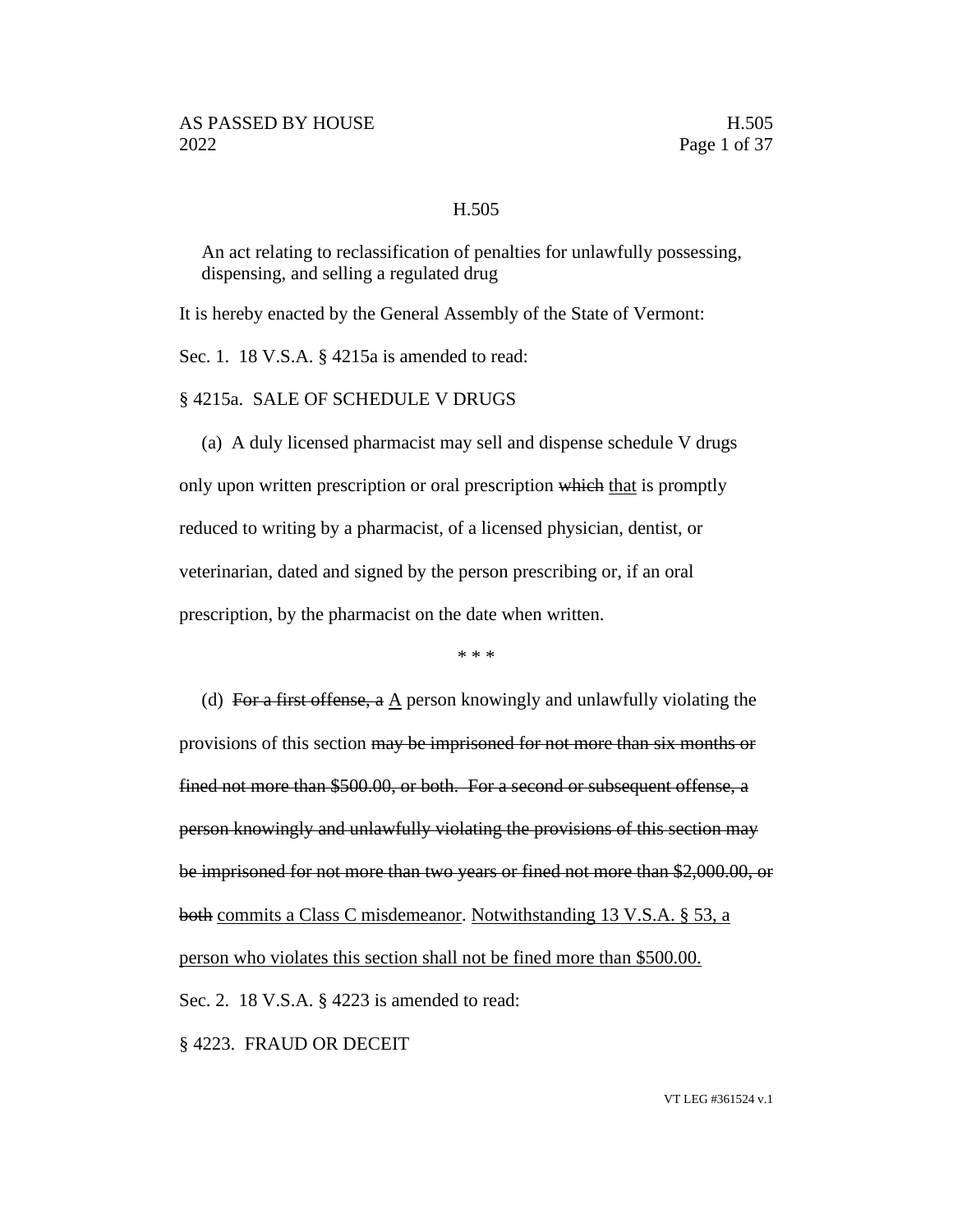\* \* \*

(i) A person who violates this section shall be imprisoned not more than two years and one day or fined not more than \$5,000.00, or both commits a Class A misdemeanor.

Sec. 3. 18 V.S.A. § 4228 is amended to read:

#### § 4228. UNLAWFUL MANUFACTURE, DISTRIBUTION, DISPENSING,

#### OR SALE OF A NONCONTROLLED DRUG OR SUBSTANCE

(a) It is unlawful for any person to knowingly dispense, manufacture,

process, package, distribute, or sell or attempt to dispense, manufacture, process, package, distribute, or sell a noncontrolled drug or substance upon either:

(1) the express or implied representation that the drug or substance is a controlled drug; or

(2) the express or implied representation that the drug or substance is of such nature or appearance that the dispensee or purchaser will be able to dispense or sell the drug or substance as a controlled drug.

(b) For the purposes of this section, a "controlled" drug or substance shall mean those drugs or substances listed under schedules I through V in the federal Controlled Substances Act, 21 U.S.C. § 801 et seq. as amended.

\* \* \*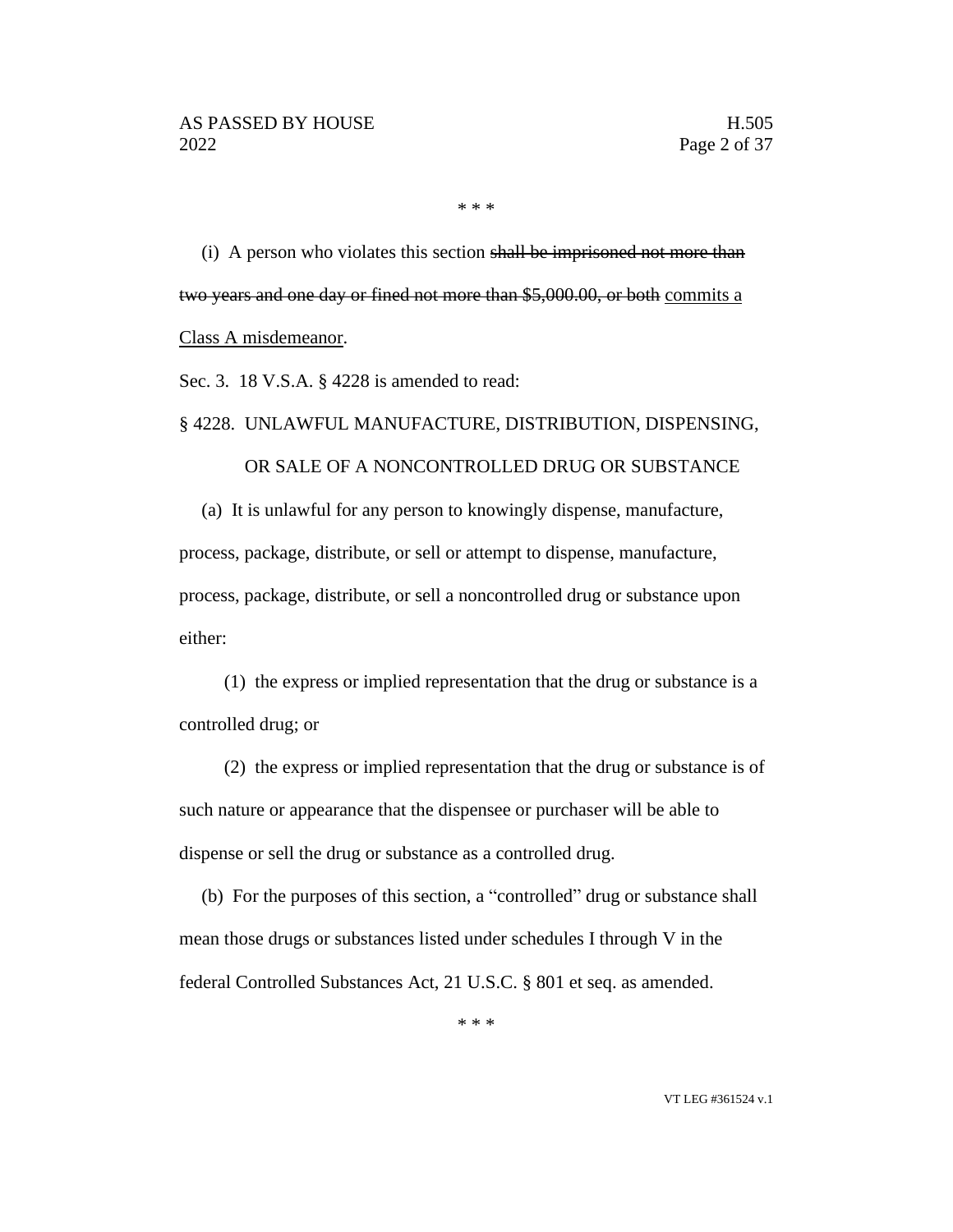(f) A person convicted of violating this section shall be subject to imprisonment for a term of up to one year or a fine of up to \$5,000.00, or both commits a Class B misdemeanor. If the violation of this section involves dispensing, distributing, or selling to a person under the age of 21 years of age, the person shall be subject to a term of imprisonment of not more than two years or fined up to \$10,000.00, or both commits a Class A misdemeanor. Sec. 4. 18 V.S.A. § 4230 is amended to read:

#### § 4230. CANNABIS

(a) Possession and cultivation.

(1) No person shall knowingly and unlawfully possess more than one ounce of cannabis or more than five grams of hashish or cultivate more than two mature cannabis plants or four immature cannabis plants. A person who violates this subdivision shall be assessed a civil penalty as follows:

- (A) not more than \$100.00 for a first offense;
- (B) not more than \$200.00 for a second offense; and
- (C) not more than \$500.00 for a third or subsequent offense.

VT LEG #361524 v.1 (2)(A) No person shall knowingly and unlawfully possess two ounces or more of cannabis or ten grams or more of hashish or more than three mature cannabis plants or six immature cannabis plants. For a first offense under this subdivision (2), a person shall be provided the opportunity to participate in the Court Diversion Program unless the prosecutor states on the record why a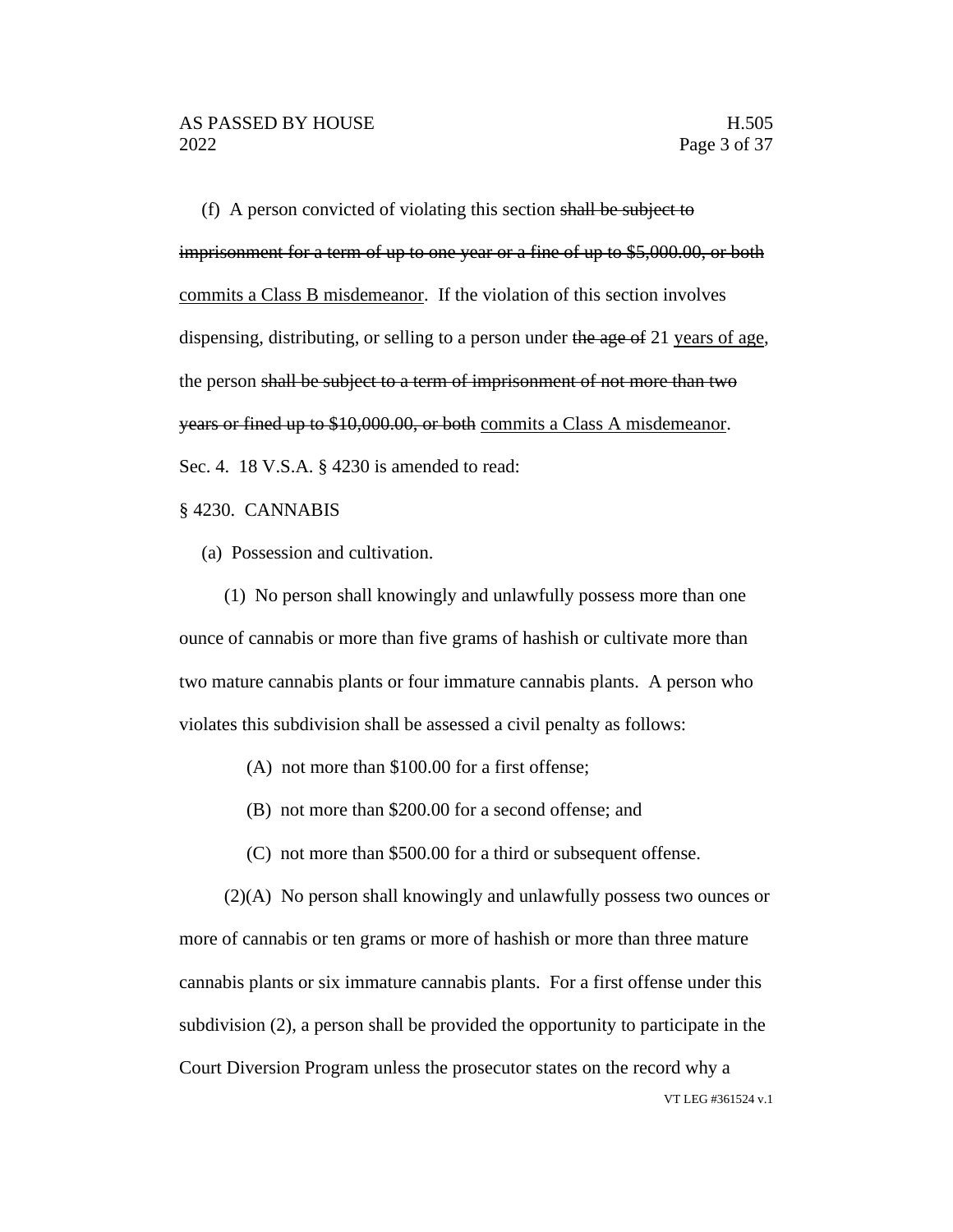referral to the Court Diversion Program would not serve the ends of justice. A person convicted of a first offense under this subdivision shall be imprisoned not more than six months or fined not more than \$500.00, or both commits a Class C misdemeanor. Notwithstanding 13 V.S.A. § 53, a person who violates this section shall not be fined more than \$500.00.

(B) A person convicted of a second or subsequent offense of violating subdivision  $(A)$  of this subdivision  $(2)$  shall be imprisoned not more than two years or fined not more than \$2,000.00, or both. [Repealed.]

(C) Upon an adjudication of guilt for a first or second an offense under this subdivision  $(2)$ , the court may defer sentencing as provided in 13 V.S.A. § 7041, except that the court may in its discretion defer sentence without the filing of a presentence investigation report and except that sentence may be imposed at any time within two years six months from and after the date of entry of deferment. The court may, prior to sentencing, order that the defendant submit to a drug assessment screening, which may be considered at sentencing in the same manner as a presentence report.

(3) A person knowingly and unlawfully possessing eight ounces of cannabis or 1.4 ounces of hashish or knowingly and unlawfully cultivating more than four mature cannabis plants or eight immature cannabis plants shall be imprisoned not more than three years or fined not more than \$10,000.00, or both commits a Class A misdemeanor.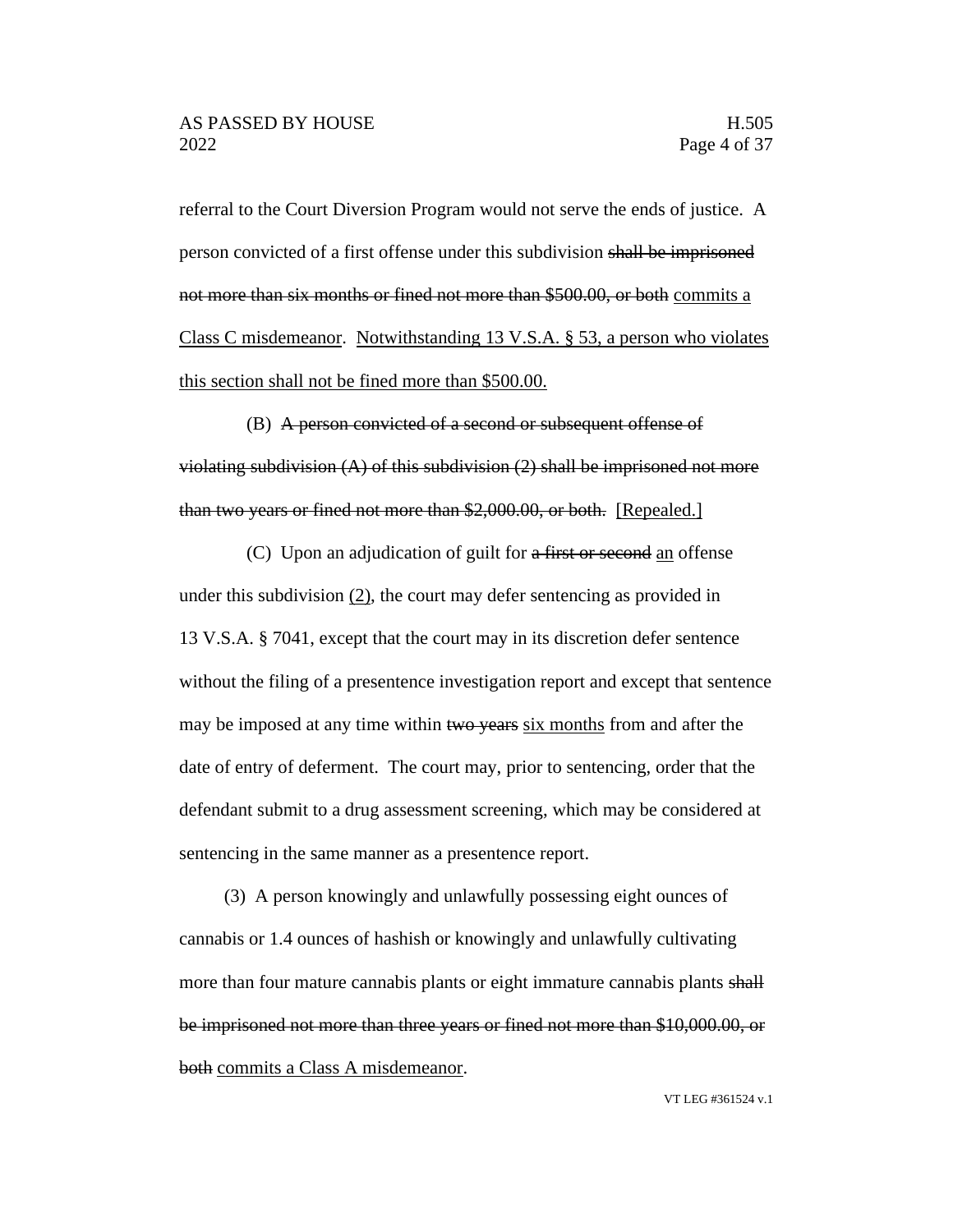(4) A person knowingly and unlawfully possessing more than one pound of cannabis or more than 2.8 ounces of hashish or knowingly and unlawfully cultivating more than six mature cannabis plants or 12 immature cannabis plants shall be imprisoned not more than five years or fined not more than \$10,000.00, or both commits a Class E felony.

(5) A person knowingly and unlawfully possessing more than 10 pounds of cannabis or more than one pound of hashish or knowingly and unlawfully cultivating more than 12 mature cannabis plants or 24 immature cannabis plants shall be imprisoned not more than 15 years or fined not more than \$500,000.00, or both commits a Class D felony.

(6) If a court fails to provide the defendant with notice of collateral consequences in accordance with 13 V.S.A. § 8005(b) and the defendant later at any time shows that the plea and conviction for a violation of this subsection may have or has had a negative consequence, the court, upon the defendant's motion, shall vacate the judgment and permit the defendant to withdraw the plea or admission and enter a plea of not guilty. Failure of the court to advise the defendant of a particular collateral consequence shall not support a motion to vacate.

(7) The amounts of cannabis in this subsection shall not include cannabis cultivated, harvested, and stored in accordance with section 4230e of this title.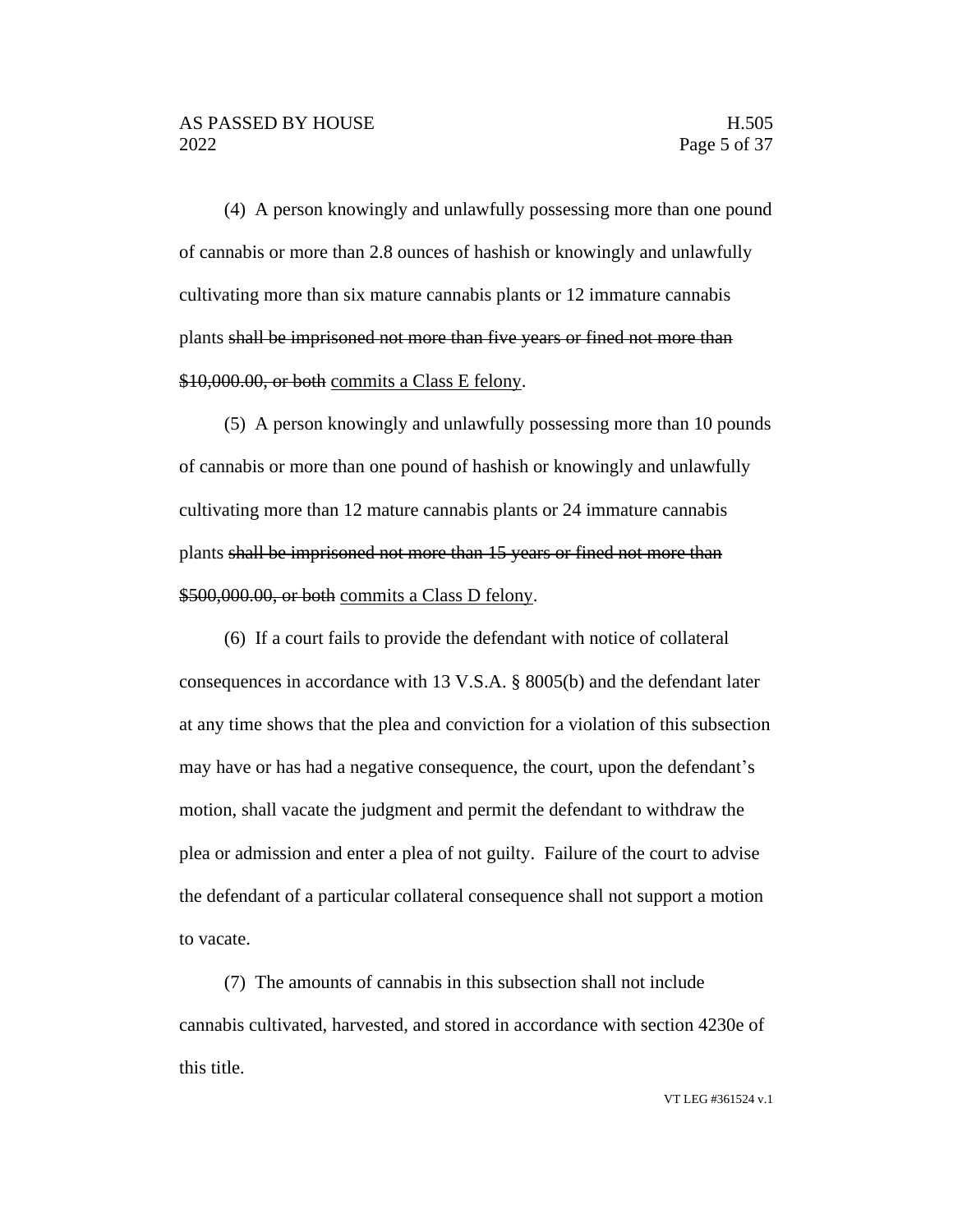(b) Selling or dispensing.

(1) A person knowingly and unlawfully selling cannabis or hashish shall be imprisoned not more than two years or fined not more than \$10,000.00, or both commits a Class B misdemeanor.

(2) A person knowingly and unlawfully selling or dispensing more than one ounce of cannabis or five grams or more of hashish shall be imprisoned not more than five years or fined not more than \$100,000.00, or both commits a Class A misdemeanor.

(3) A person knowingly and unlawfully selling or dispensing one pound or more of cannabis or 2.8 ounces or more of hashish shall be imprisoned not more than 15 years or fined not more than \$500,000.00, or both commits a Class D felony.

(4) A person 21 years of age or older may dispense one ounce or less of cannabis or five grams or less of hashish to another person who is 21 years of age or older, provided that the dispensing is not advertised or promoted to the public.

VT LEG #361524 v.1 (c) Trafficking. A person knowingly and unlawfully possessing 50 pounds or more of cannabis or five pounds or more of hashish with the intent to sell or dispense the cannabis or hashish shall be imprisoned not more than 30 years or fined not more than \$1,000,000.00, or both commits a Class C felony. There shall be a permissive inference that a person who possesses 50 pounds or more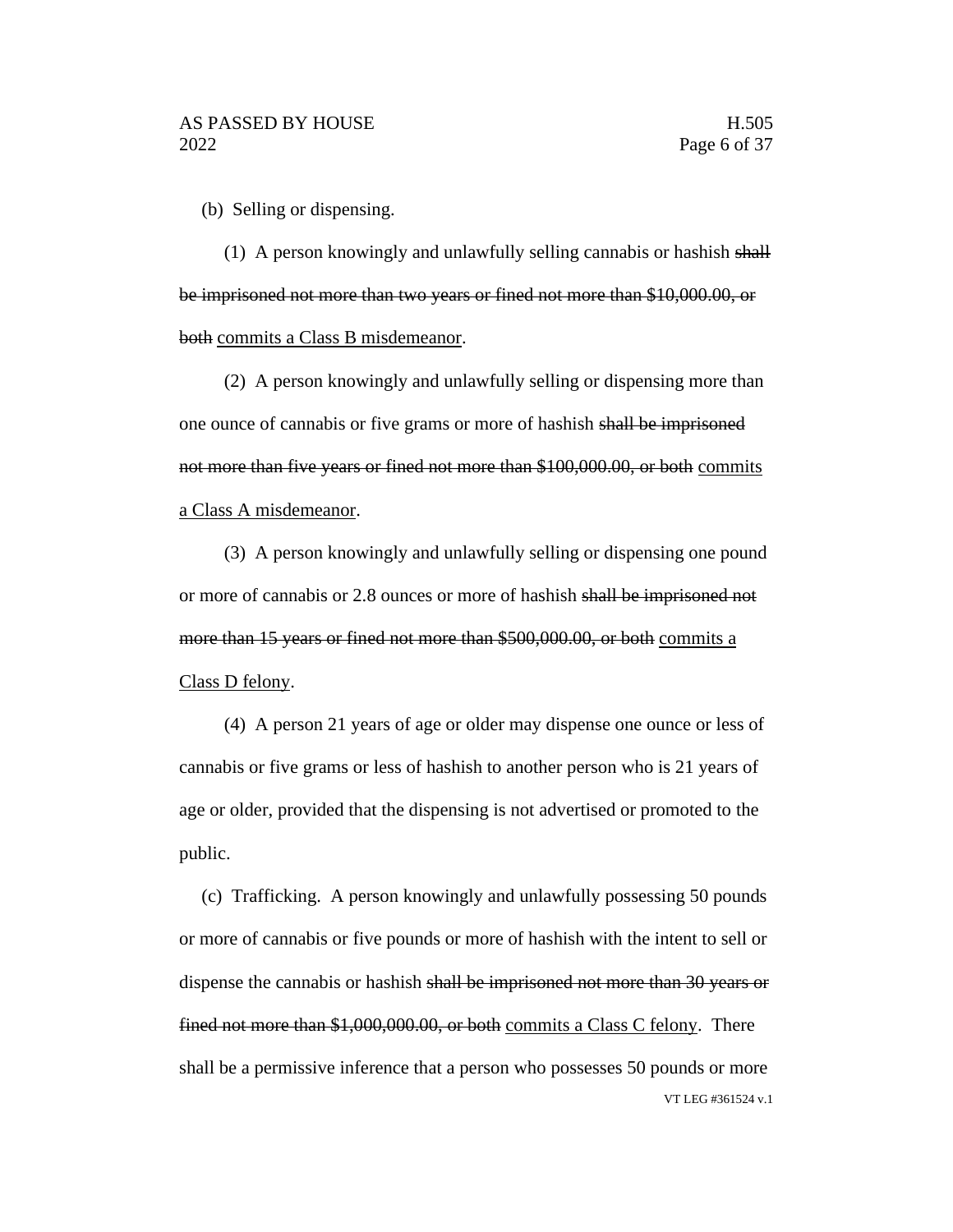of cannabis or five pounds or more of hashish intends to sell or dispense the cannabis or hashish.

(d) Canabis-infused Cannabis-infused products. Only the portion of a cannabis-infused product that is attributable to cannabis shall count toward the possession limits of this section. The weight of cannabis that is attributable to cannabis-infused products shall be determined according to methods set forth in rule by the Department of Public Safety in accordance with chapter 86 of this title (therapeutic use of cannabis).

Sec. 5. 18 V.S.A. § 4230f is amended to read:

#### § 4230f. DISPENSING CANNABIS TO A PERSON UNDER 21 YEARS

#### OF AGE; CRIMINAL OFFENSE

(a) No person shall:

(1) dispense cannabis to a person under 21 years of age; or

(2) knowingly enable the consumption of cannabis by a person under 21 years of age.

(b) As used in this section, "enable the consumption of cannabis" means creating a direct and immediate opportunity for a person to consume cannabis.

(c) Except as provided in subsection (d) of this section, a person who violates subsection (a) of this section shall be imprisoned not more than two years or fined not more than \$2,000.00, or both commits a Class A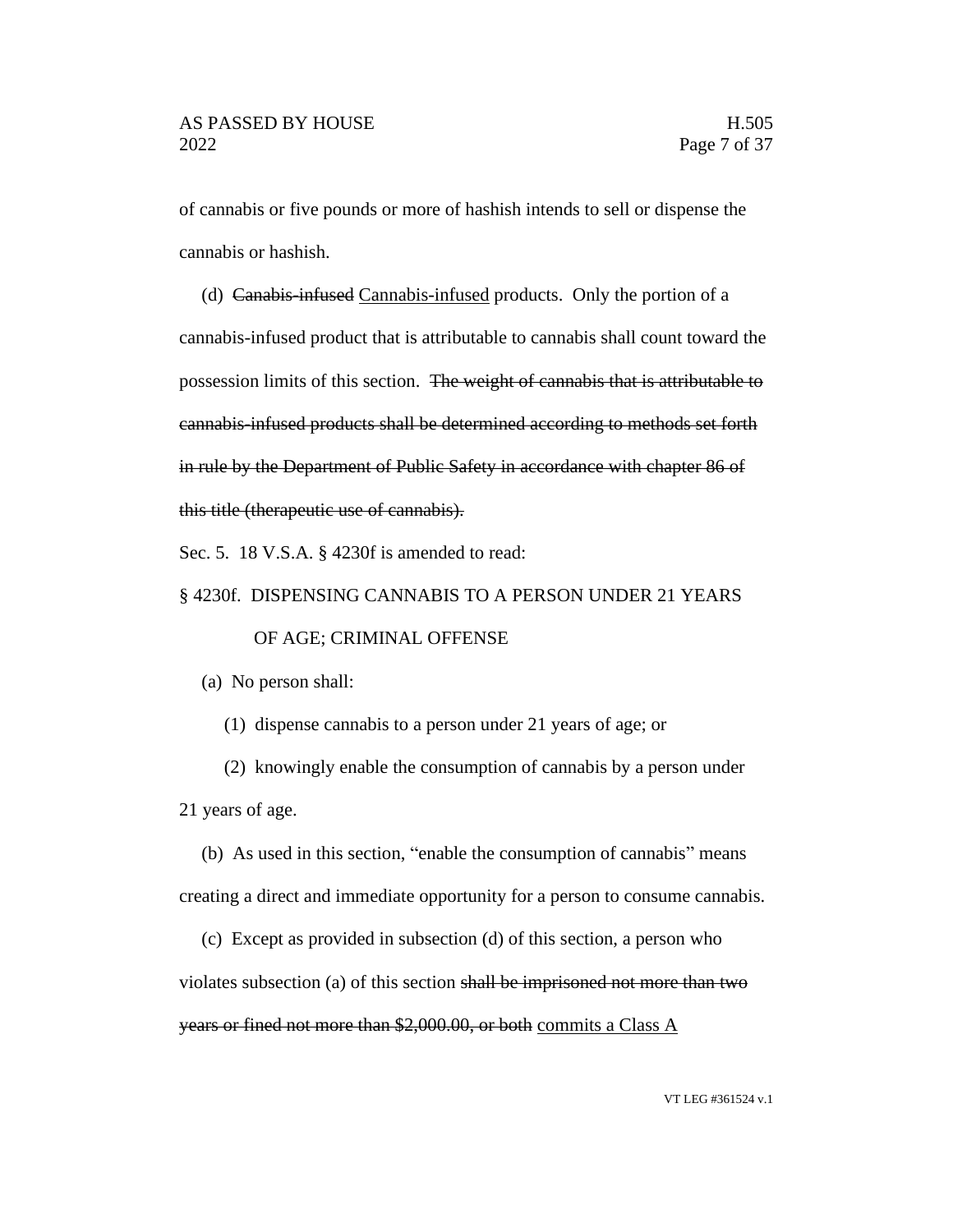misdemeanor. Notwithstanding 13 V.S.A. § 53, a person who violates this section shall not be fined more than \$2,000.00.

(d) A person who violates subsection (a) of this section, where the person under 21 years of age while operating a motor vehicle on a public highway causes death or serious bodily injury to hemself or herself themselves or to another person as a result of the violation, shall be imprisoned not more than five years or fined not more than \$10,000.00, or both commits a Class D felony.

 $(e)(1)$  Subsections  $(a)$ – $(d)$  of this section shall not apply to a person under 21 years of age who dispenses cannabis to a person under 21 years of age or who knowingly enables the consumption of cannabis by a person under 21 years of age.

(2) A person who is 18, 19, or 20 years of age who knowingly dispenses cannabis to a person who is 18, 19, or 20 years of age commits a civil violation and shall be referred to the Court Diversion Program for the purpose of enrollment in the Youth Substance Awareness Safety Program in accordance with the provisions of section 4230b of this title and shall be subject to the penalties in that section for failure to complete the program successfully.

VT LEG #361524 v.1 (3) A person 18, 19, or 20 years of age who knowingly dispenses to a person under 18 years of age who is at least three years that person's junior shall be sentenced to a term of imprisonment of not more than five years in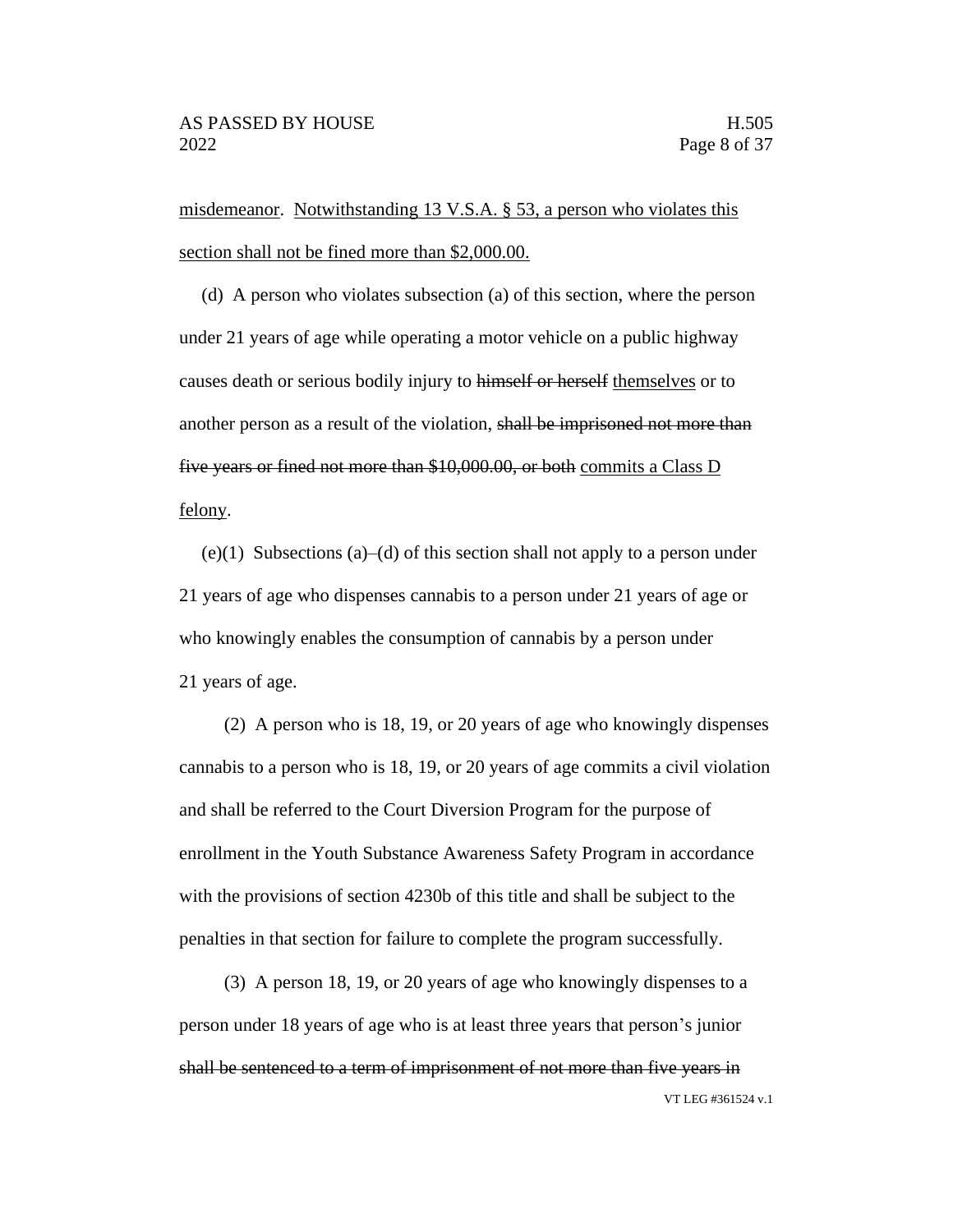accordance with section 4237 of this title commits a Class B misdemeanor. Notwithstanding 13 V.S.A. § 53, a person who violates this section shall not be fined.

(4) A person who is 19 years of age who knowingly dispenses to a person 17 years of age or a person who is 18 years of age who knowingly dispenses cannabis to a person who is 16 or 17 years of age commits a misdemeanor crime and shall be fined not more than \$500.00 Class E misdemeanor.

(5) A person who is under 18 years of age who knowingly dispenses cannabis to another person who is under 18 years of age commits a delinquent act and shall be subject to 33 V.S.A. chapter 52.

\* \* \*

Sec. 6. 18 V.S.A. § 4230h is amended to read:

# § 4230h. CHEMICAL EXTRACTION VIA BUTANE OR HEXANE PROHIBITED

(a) No person shall manufacture concentrated cannabis by chemical extraction or chemical synthesis using butane or hexane unless authorized as a dispensary pursuant to a registration issued by the Department of Public Safety pursuant to chapter 86 of this title.

VT LEG #361524 v.1 (b) A person who violates subsection (a) of this section shall be imprisoned not more than two years or fined not more than \$2,000.00, or both commits a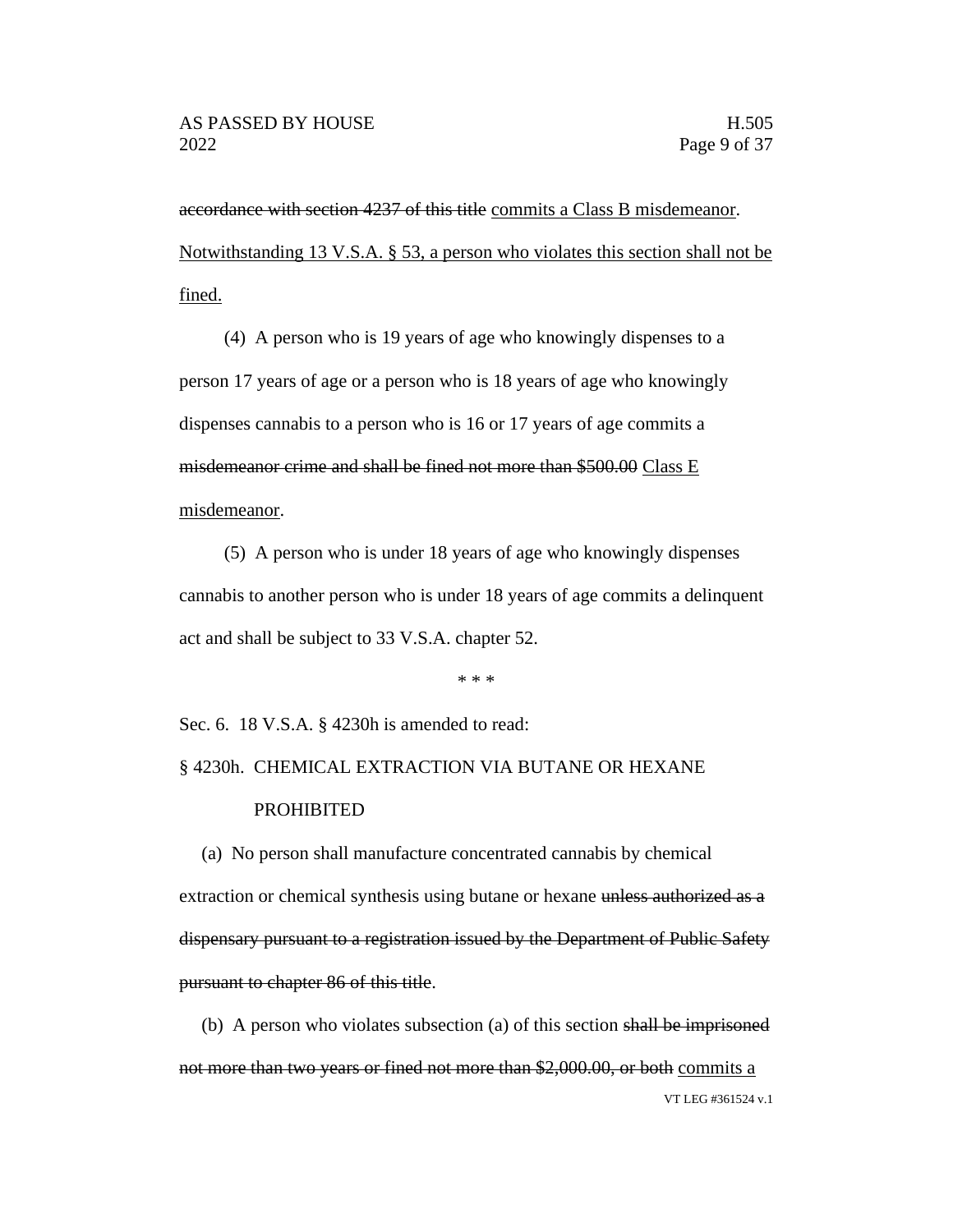Class A misdemeanor. Notwithstanding 13 V.S.A. § 53, a person who violates this section shall not be fined more than \$2,000.00. A person who violates subsection (a) of this section and causes serious bodily injury to another person shall be imprisoned not more than five years or fined not more than \$5,000.00, or both commits a Class E felony. Notwithstanding 13 V.S.A. § 53, a person who violates this section shall not be fined more than \$5,000.00.

Sec. 7 . 18 V.S.A. § 4231 is amended to read:

§ 4231. COCAINE

(a) Possession.

(1) A person knowingly and unlawfully possessing cocaine shall be imprisoned not more than one year or fined not more than \$2,000.00, or both commits a Class B misdemeanor. Notwithstanding 13 V.S.A. § 53, a person who violates this section shall not be fined more than \$2,000.00.

(2) A person knowingly and unlawfully possessing cocaine in an amount consisting of 2.5 grams or more of one or more preparations, compounds, mixtures, or substances containing cocaine shall be imprisoned not more than five years or fined not more than \$100,000.00, or both commits a Class E felony.

VT LEG #361524 v.1 (3) A person knowingly and unlawfully possessing cocaine in an amount consisting of one ounce or more of one or more preparations, compounds, mixtures, or substances containing cocaine shall be imprisoned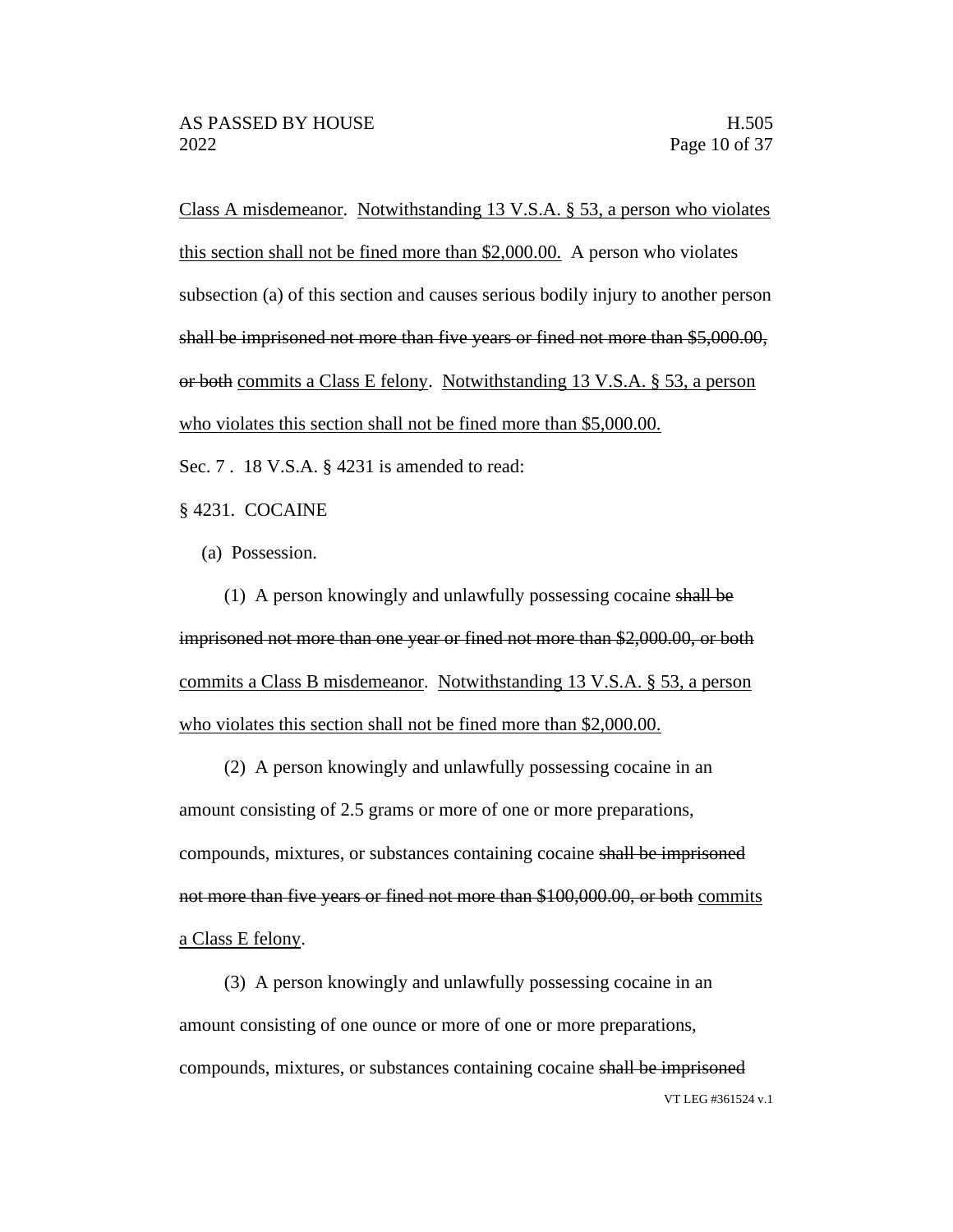not more than 10 years or fined not more than \$250,000.00, or both commits a Class D felony.

(4) [Repealed.]

(b) Selling or dispensing.

(1) A person knowingly and unlawfully dispensing cocaine shall be imprisoned not more than three years or fined not more than \$75,000.00, or both commits a Class E felony. A person knowingly and unlawfully selling cocaine shall be imprisoned not more than five years or fined not more than \$100,000.00, or both commits a Class D felony.

(2) A person knowingly and unlawfully selling or dispensing cocaine in an amount consisting of 2.5 grams or more of one or more preparations, compounds, mixtures, or substances containing cocaine shall be imprisoned not more than 10 years or fined not more than \$250,000.00, or both.

#### [Repealed.]

(3) A person knowingly and unlawfully selling or dispensing cocaine in an amount consisting of one ounce or more of one or more preparations, compounds, mixtures, or substances containing cocaine shall be imprisoned not more than 20 years or fined not more than \$1,000,000.00, or both commits a Class C felony.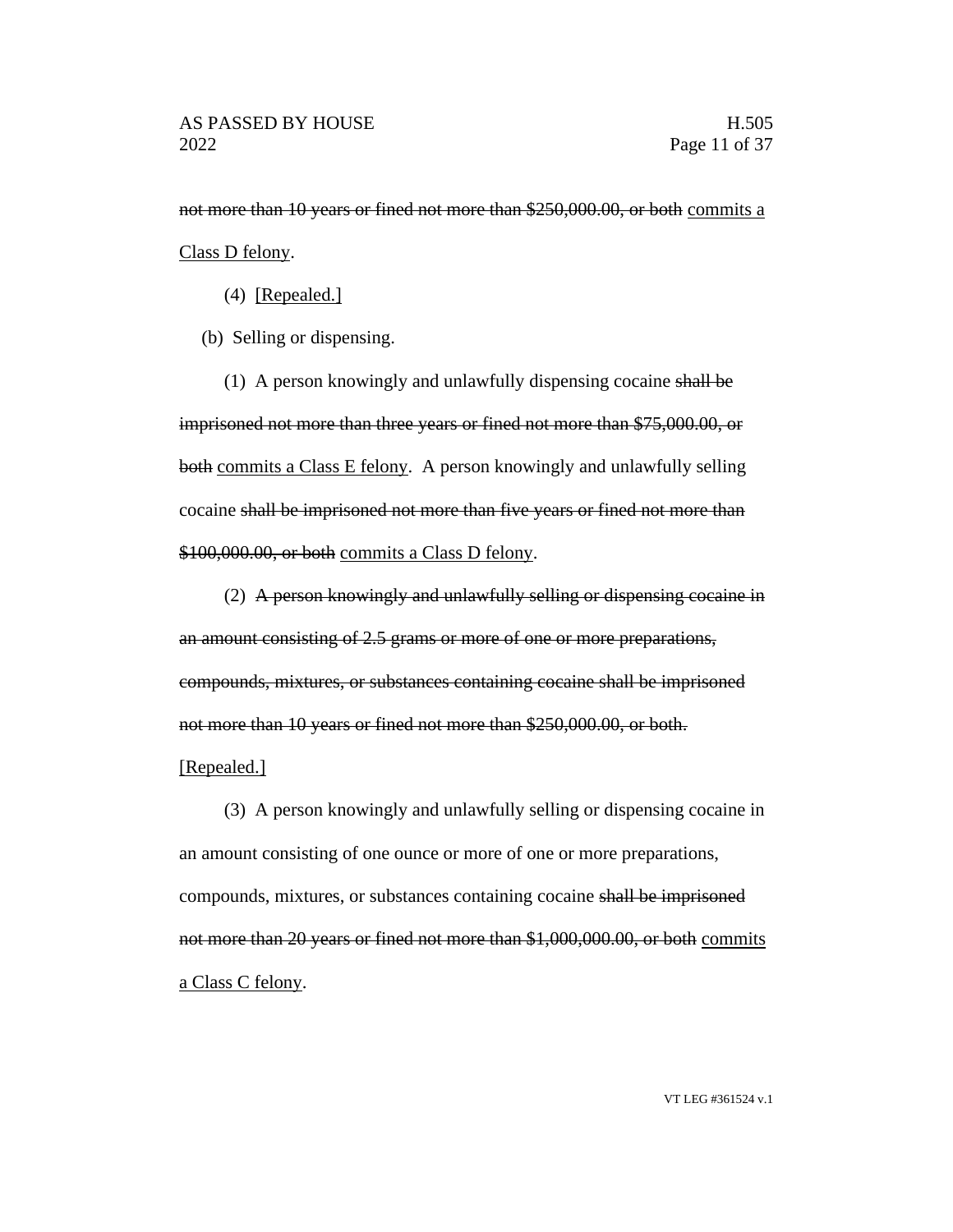#### (c) Trafficking.

(1) A person knowingly and unlawfully possessing cocaine in an amount consisting of 150 grams or more of one or more preparations, compounds, mixtures, or substances containing cocaine with the intent to sell or dispense the cocaine shall be imprisoned not more than 30 years or fined not more than \$1,000,000.00, or both commits a Class B felony. There shall be a permissive inference that a person who possesses cocaine in an amount consisting of 150 grams or more of one or more preparations, compounds, mixtures, or substances containing cocaine intends to sell or dispense the cocaine. The amount of possessed cocaine under this subdivision to sustain a charge of conspiracy under 13 V.S.A. § 1404 shall be not less than 400 grams in the aggregate.

(2) A person knowingly and unlawfully possessing crack cocaine in an amount consisting of 60 grams or more of one or more preparations, compounds, mixtures, or substances containing crack cocaine with the intent to sell or dispense the crack cocaine shall be imprisoned not more than 30 years or fined not more than \$1,000,000.00, or both. There shall be a permissive inference that a person who possesses crack cocaine in an amount consisting of 60 grams or more of one or more preparations, compounds, mixtures, or substances containing crack cocaine intends to sell or dispense the crack cocaine. [Repealed.]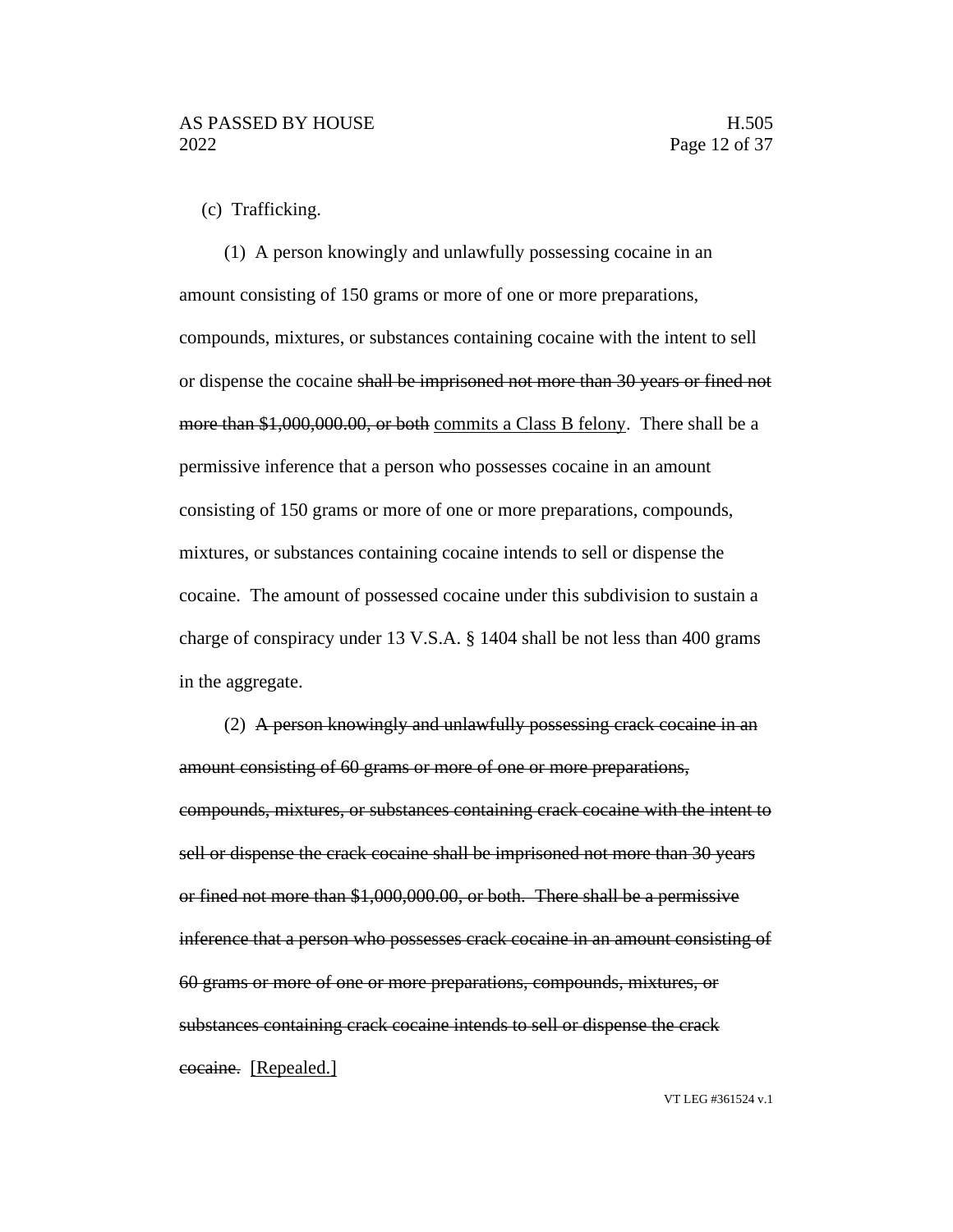Sec. 8. 18 V.S.A. § 4232 is amended to read:

§ 4232. LSD

(a) Possession.

(1) A person knowingly and unlawfully possessing lysergic acid diethylamide shall be imprisoned not more than one year or fined not more than \$2,000.00, or both commits a Class B misdemeanor. Notwithstanding 13 V.S.A. § 53, a person who violates this section shall not be fined more than \$2,000.00.

(2) A person knowingly and unlawfully possessing lysergic acid diethylamide in an amount consisting of 100 milligrams or more of one or more preparations, compounds, mixtures, or substances containing lysergic acid diethylamide shall be imprisoned not more than five years or fined not more than \$25,000.00, or both commits a Class E felony.

(3) A person knowingly and unlawfully possessing lysergic acid diethylamide in an amount consisting of one gram or more of one or more preparations, compounds, mixtures, or substances containing lysergic acid diethylamide shall be imprisoned not more than 10 years or fined not more than \$100,000.00, or both commits a Class D felony.

VT LEG #361524 v.1 (4) A person knowingly and unlawfully possessing lysergic acid diethylamide in an amount consisting of 10 grams or more of one or more preparations, compounds, mixtures, or substances containing lysergic acid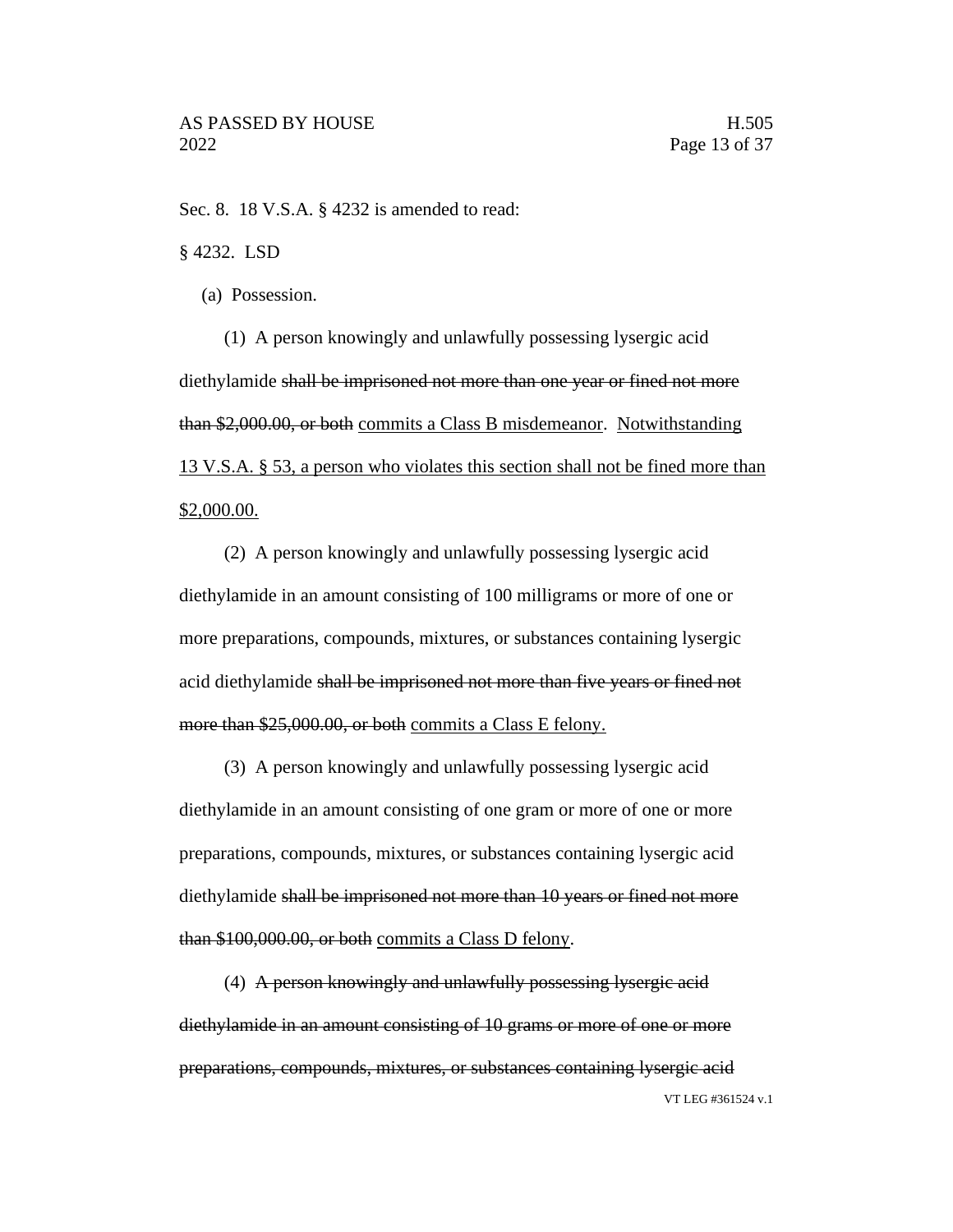diethylamide shall be imprisoned not more than 20 years or fined not more than \$500,000.00, or both. [Repealed.]

(b) Selling or dispensing.

(1) A person knowingly and unlawfully dispensing lysergic acid diethylamide shall be imprisoned not more than three years or fined not more than \$25,000.00, or both commits a Class E felony. A person knowingly and unlawfully selling lysergic acid diethylamide shall be imprisoned not more than five years or fined not more than \$25,000.00, or both commits a Class D felony.

(2) A person knowingly and unlawfully selling or dispensing lysergic acid diethylamide in an amount consisting of 100 milligrams or more of one or more preparations, compounds, mixtures, or substances containing lysergic acid diethylamide shall be imprisoned not more than 10 years or fined not more than \$100,000.00, or both commits a Class C felony.

(3) A person knowingly and unlawfully selling or dispensing lysergic acid diethylamide in an amount consisting of one gram or more of one or more preparations, compounds, mixtures, or substances containing lysergic acid diethylamide shall be imprisoned not more than 20 years or fined not more than \$500,000.00, or both. [Repealed.]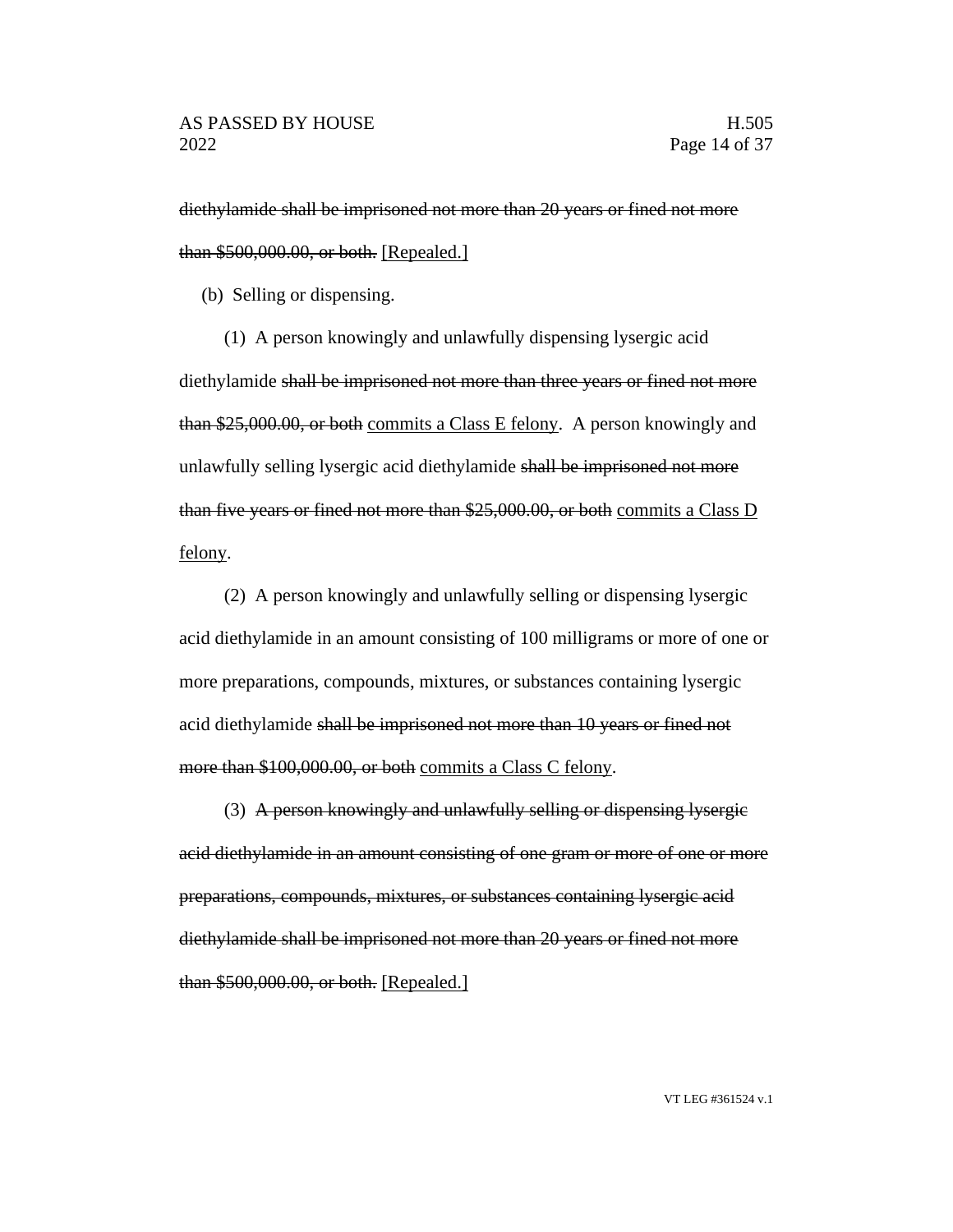Sec. 9. 18 V.S.A. § 4233 is amended to read:

#### § 4233. HEROIN

(a) Possession.

(1) A person knowingly and unlawfully possessing heroin shall be imprisoned not more than one year or fined not more than \$2,000.00, or both commits a Class B misdemeanor. Notwithstanding 13 V.S.A. § 53, a person who violates this section shall not be fined more than \$2,000.00.

(2) A person knowingly and unlawfully possessing heroin in an amount consisting of 200 milligrams or more of one or more preparations, compounds, mixtures, or substances containing heroin shall be imprisoned not more than five years or fined not more than \$100,000.00, or both commits a Class A misdemeanor.

(3) A person knowingly and unlawfully possessing heroin in an amount consisting of one gram or more of one or more preparations, compounds, mixtures, or substances containing heroin shall be imprisoned not more than 10 years or fined not more than \$250,000.00, or both commits a Class D felony.

(4) A person knowingly and unlawfully possessing heroin in an amount consisting of two grams or more of one or more preparations, compounds, mixtures, or substances containing heroin shall be imprisoned not more than 20 years or fined not more than \$1,000,000.00, or both commits a Class C felony.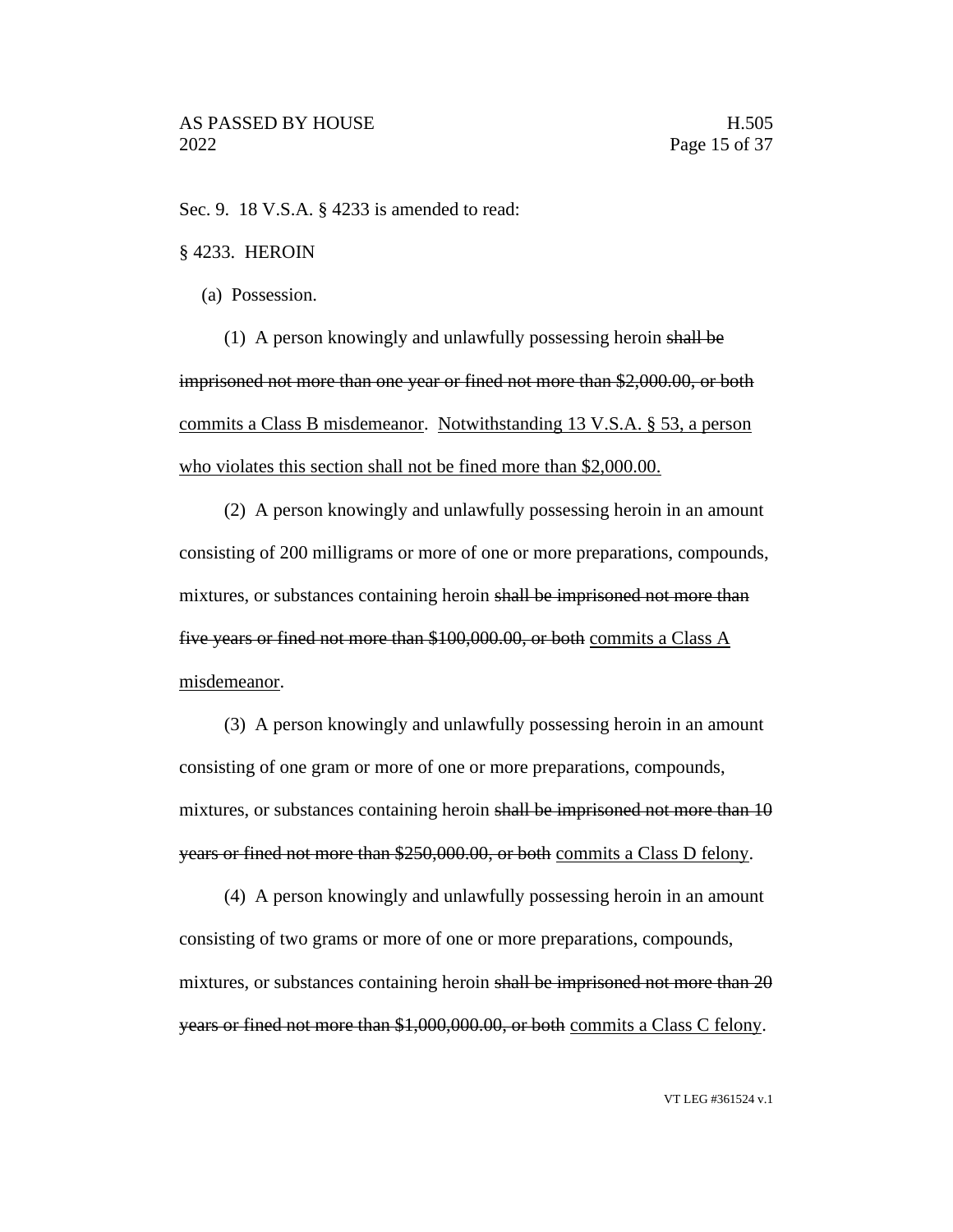(b) Selling or dispensing.

(1) A person knowingly and unlawfully dispensing heroin shall be imprisoned not more than three years or fined not more than \$75,000.00, or both commits a Class E felony. A person knowingly and unlawfully selling heroin shall be imprisoned not more than five years or fined not more than \$100,000.00, or both commits a Class D felony.

(2) A person knowingly and unlawfully selling or dispensing heroin in an amount consisting of 200 milligrams or more of one or more preparations, compounds, mixtures, or substances containing heroin shall be imprisoned not more than 10 years or fined not more than \$250,000.00, or both. [Repealed]

(3) A person knowingly and unlawfully selling or dispensing heroin in an amount consisting of one gram or more of one or more preparations, compounds, mixtures, or substances containing heroin shall be imprisoned not more than 20 years or fined not more than \$1,000,000.00, or both commits a Class C felony.

VT LEG #361524 v.1 (c) Trafficking. A person knowingly and unlawfully possessing heroin in an amount consisting of 3.5 grams or more of one or more preparations, compounds, mixtures, or substances containing heroin with the intent to sell or dispense the heroin shall be imprisoned not more than 30 years or fined not more than \$1,000,000.00, or both commits a Class B felony. There shall be a permissive inference that a person who possesses heroin in an amount of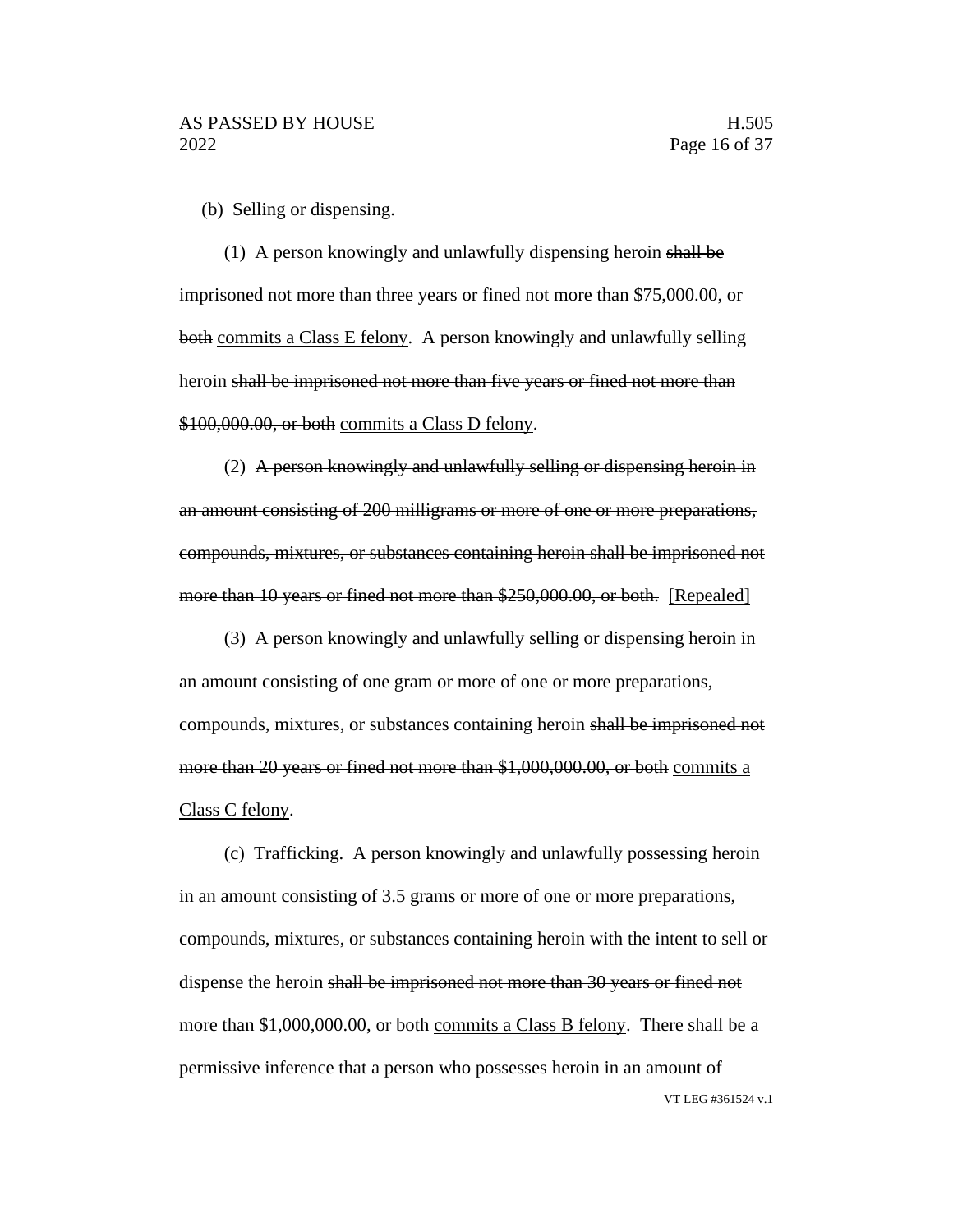3.5 grams or more of one or more preparations, compounds, mixtures, or substances containing heroin intends to sell or dispense the heroin. The amount of possessed heroin under this subsection to sustain a charge of conspiracy under 13 V.S.A. § 1404 shall be no less than 10 grams in the aggregate.

(d) Transportation into the State. In addition to any other penalties provided by law, a person knowingly and unlawfully transporting one gram or more of heroin into Vermont with the intent to sell or dispense the heroin shall be imprisoned not more than 10 years or fined not more than \$100,000.00, or both. [Repealed]

Sec. 10. 18 V.S.A. § 4233a is amended to read:

#### § 4233a. FENTANYL

(a) Selling or dispensing.

(1) A person knowingly and unlawfully dispensing fentanyl shall be imprisoned not more than three years or fined not more than \$75,000.00, or both commits a Class E felony. A person knowingly and unlawfully selling fentanyl shall be imprisoned not more than five years or fined not more than \$100,000.00, or both commits a Class D felony.

VT LEG #361524 v.1 (2) A person knowingly and unlawfully selling or dispensing fentanyl in an amount consisting of four milligrams or more of one or more preparations, compounds, mixtures, or substances containing fentanyl shall be imprisoned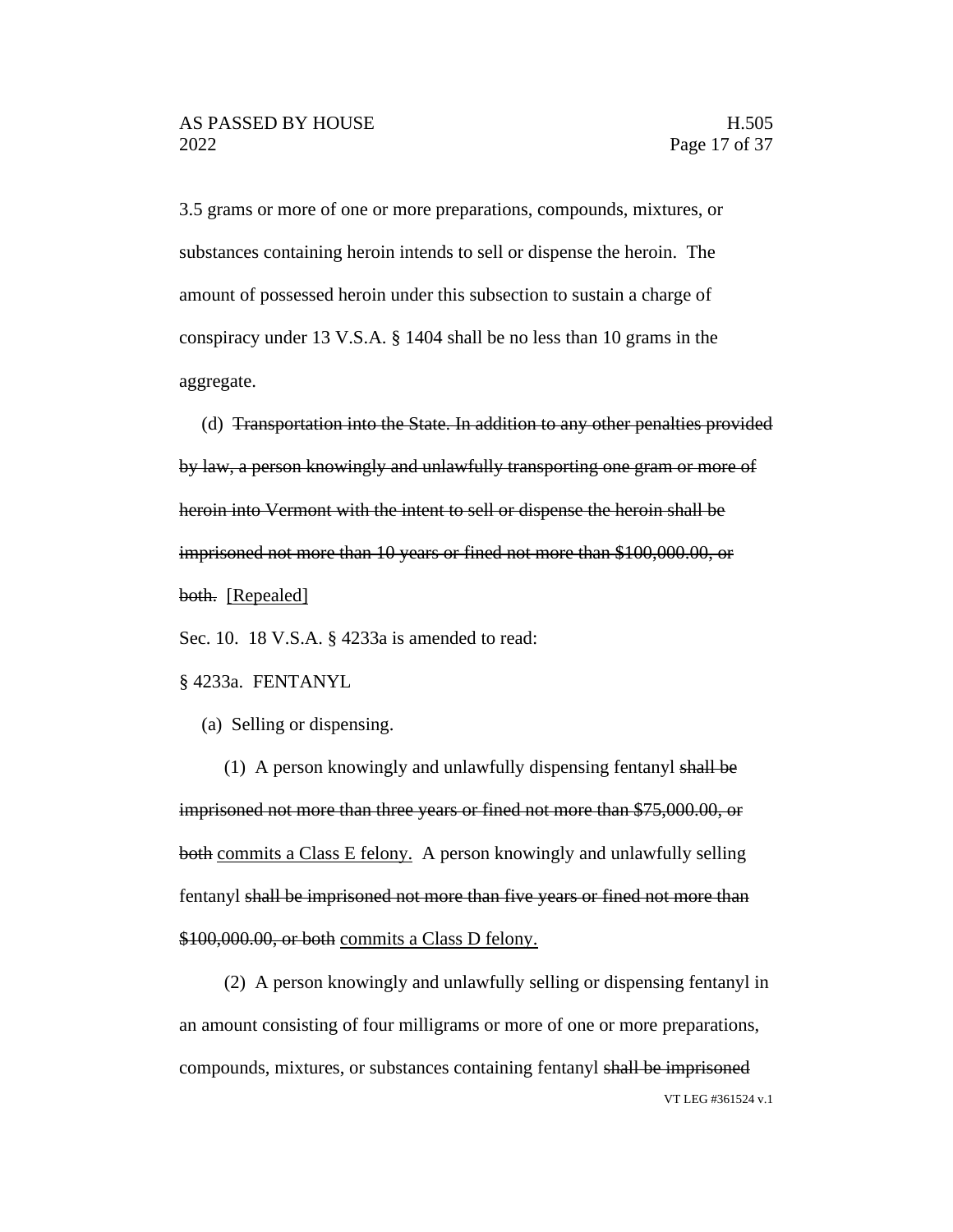not more than 10 years or fined not more than \$250,000.00, or both commits a Class C felony.

(3) A person knowingly and unlawfully selling or dispensing fentanyl in an amount consisting of 20 milligrams or more of one or more preparations, compounds, mixtures, or substances containing fentanyl shall be imprisoned not more than 20 years or fined not more than \$1,000,000.00, or both commits a Class B felony.

(4) In lieu of a charge under this subsection, but in addition to any other penalties provided by law, a person knowingly and unlawfully selling or dispensing any regulated drug containing a detectable amount of fentanyl shall be imprisoned not more than five years or fined not more than \$250,000.00, or both commits a Class D felony.

VT LEG #361524 v.1 (b) Trafficking. A person knowingly and unlawfully possessing fentanyl in an amount consisting of 70 milligrams or more of one or more preparations, compounds, mixtures, or substances containing fentanyl with the intent to sell or dispense the fentanyl shall be imprisoned not more than 30 years or fined not more than \$1,000,000.00, or both commits a Class B felony. There shall be a permissive inference that a person who possesses fentanyl in an amount of 70 milligrams or more of one or more preparations, compounds, mixtures, or substances containing fentanyl intends to sell or dispense the fentanyl. The amount of possessed fentanyl under this subsection to sustain a charge of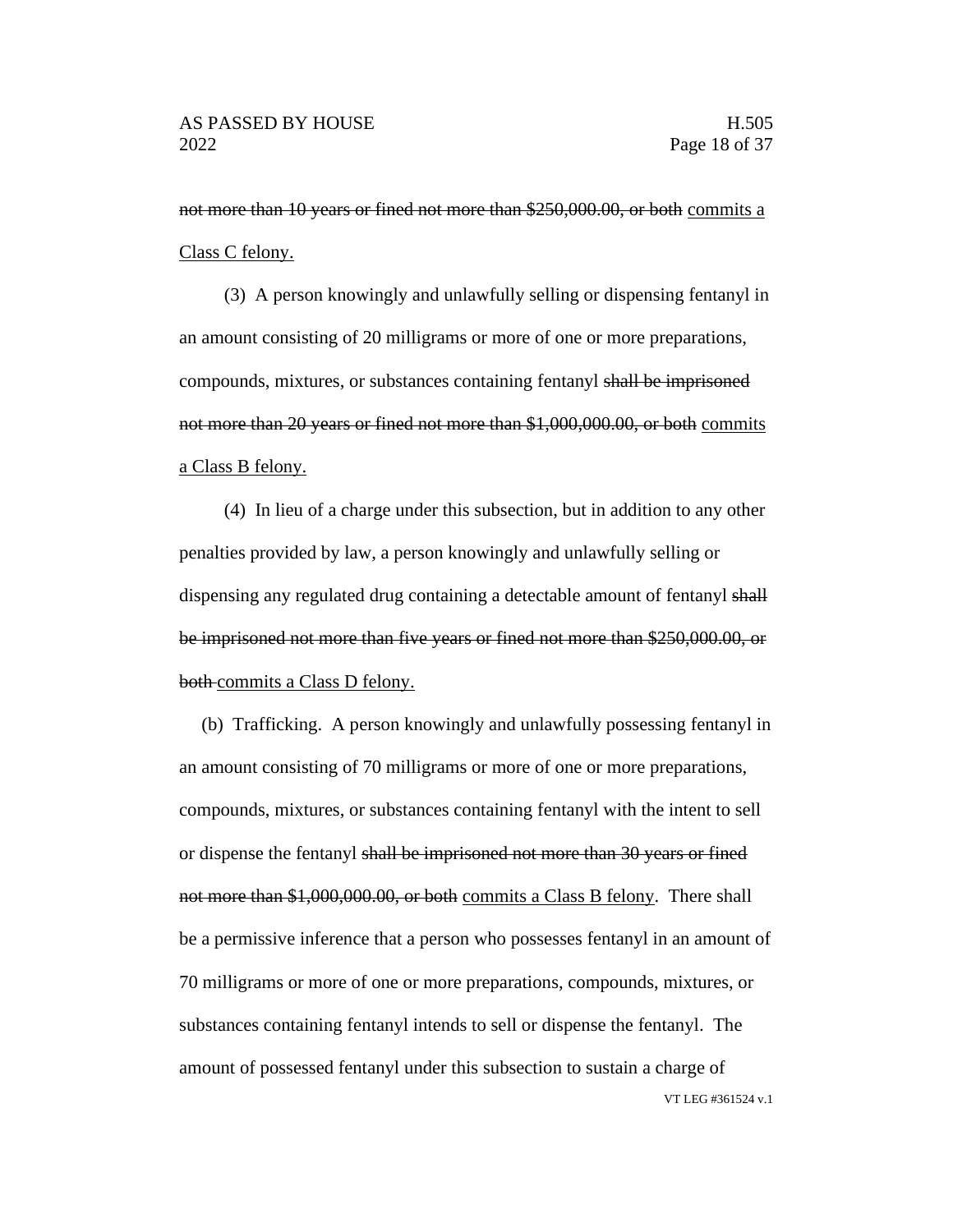conspiracy under 13 V.S.A. § 1404 shall be not less than 70 milligrams in the aggregate.

(c) Transportation into the State. In addition to any other penalties provided by law, a person knowingly and unlawfully transporting more than 20 milligrams of fentanyl into Vermont with the intent to sell or dispense the fentanyl shall be imprisoned not more than 10 years or fined not more than \$100,000.00, or both commits a Class C Felony.

Sec. 11. 18 V.S.A. § 4234 is amended to read:

§ 4234. DEPRESSANT, STIMULANT, AND NARCOTIC DRUGS

(a) Possession.

(1)(A) Except as provided by subdivision (B) of this subdivision (1), a  $\underline{A}$ person knowingly and unlawfully possessing a depressant, stimulant, or narcotic drug, other than heroin or cocaine, shall be imprisoned not more than one year or fined not more than \$2,000.00, or both commits a Class B misdemeanor. Notwithstanding 13 V.S.A. § 53, a person who violates this section shall not be fined more than \$2,000.00.

(B) A person knowingly and unlawfully possessing 224 milligrams or less of buprenorphine shall not be punished in accordance with subdivision (A) of this subdivision (1).

VT LEG #361524 v.1 (2) A person knowingly and unlawfully possessing a depressant, stimulant, or narcotic drug, other than heroin or cocaine, consisting of 100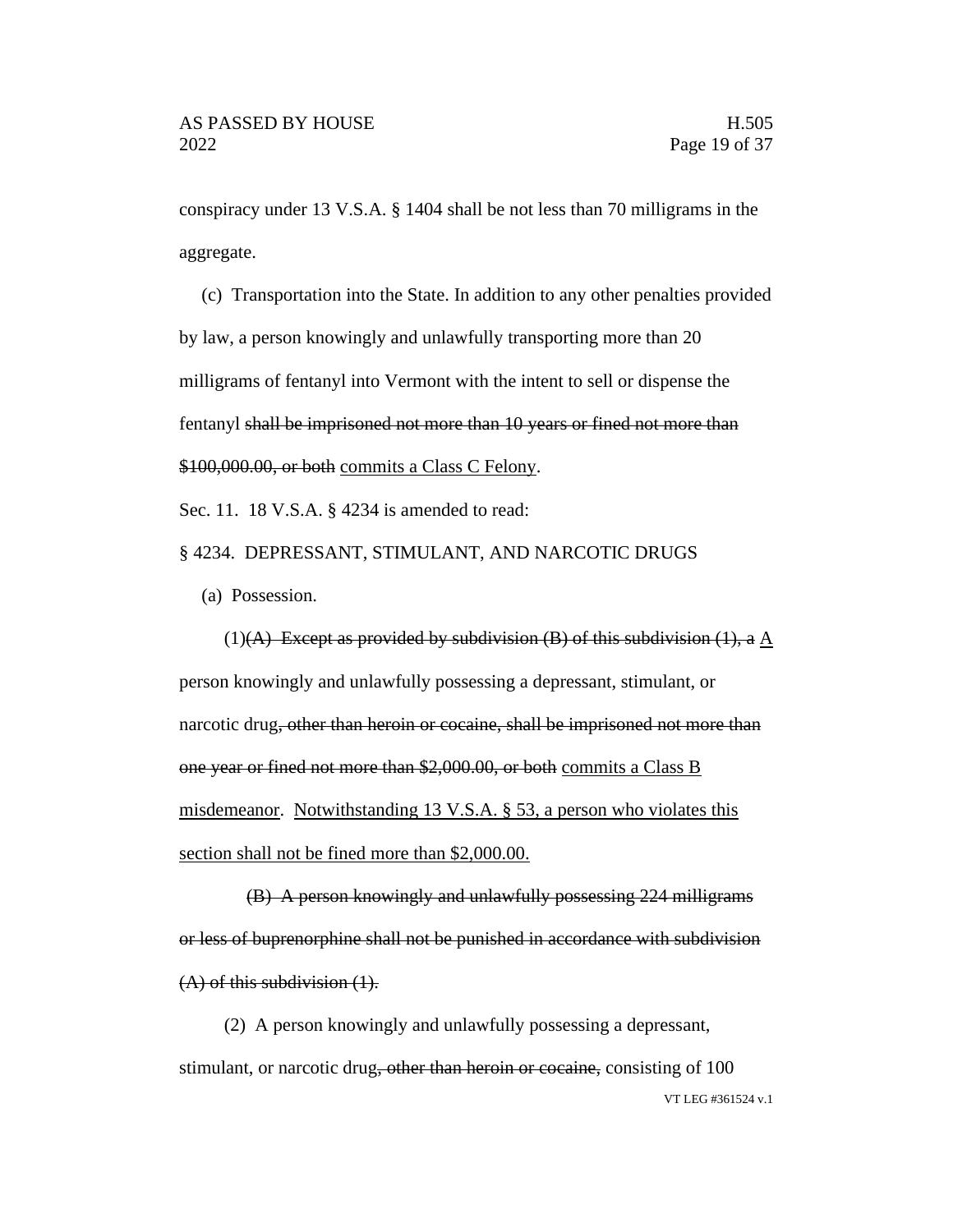times a benchmark unlawful dosage or its equivalent as determined by the Board of Health by rule shall be imprisoned not more than five years or fined not more than \$25,000.00, or both commits a Class E felony.

(3) A person knowingly and unlawfully possessing a depressant,

stimulant, or narcotic drug, other than heroin or cocaine, consisting of 1,000 times a benchmark unlawful dosage or its equivalent as determined by the Board of Health by rule shall be imprisoned not more than 10 years or fined not more than \$100,000.00, or both commits a Class D felony.

(4) A person knowingly and unlawfully possessing a depressant, stimulant, or narcotic drug, other than heroin or cocaine, consisting of 10,000 times a benchmark unlawful dosage or its equivalent as determined by the Board of Health by rule shall be imprisoned not more than 20 years or fined not more than \$500,000.00, or both. [Repealed.]

(b) Selling or dispensing.

(1) A person knowingly and unlawfully dispensing a depressant,

stimulant, or narcotic drug<del>, other than fentanyl, heroin, or cocaine, shall be</del> imprisoned not more than three years or fined not more than \$75,000.00, or both commits a Class E felony. A person knowingly and unlawfully selling a depressant, stimulant, or narcotic drug, other than fentanyl, cocaine, or heroin, shall be imprisoned not more than five years or fined not more than \$25,000.00, or both commits a Class D felony.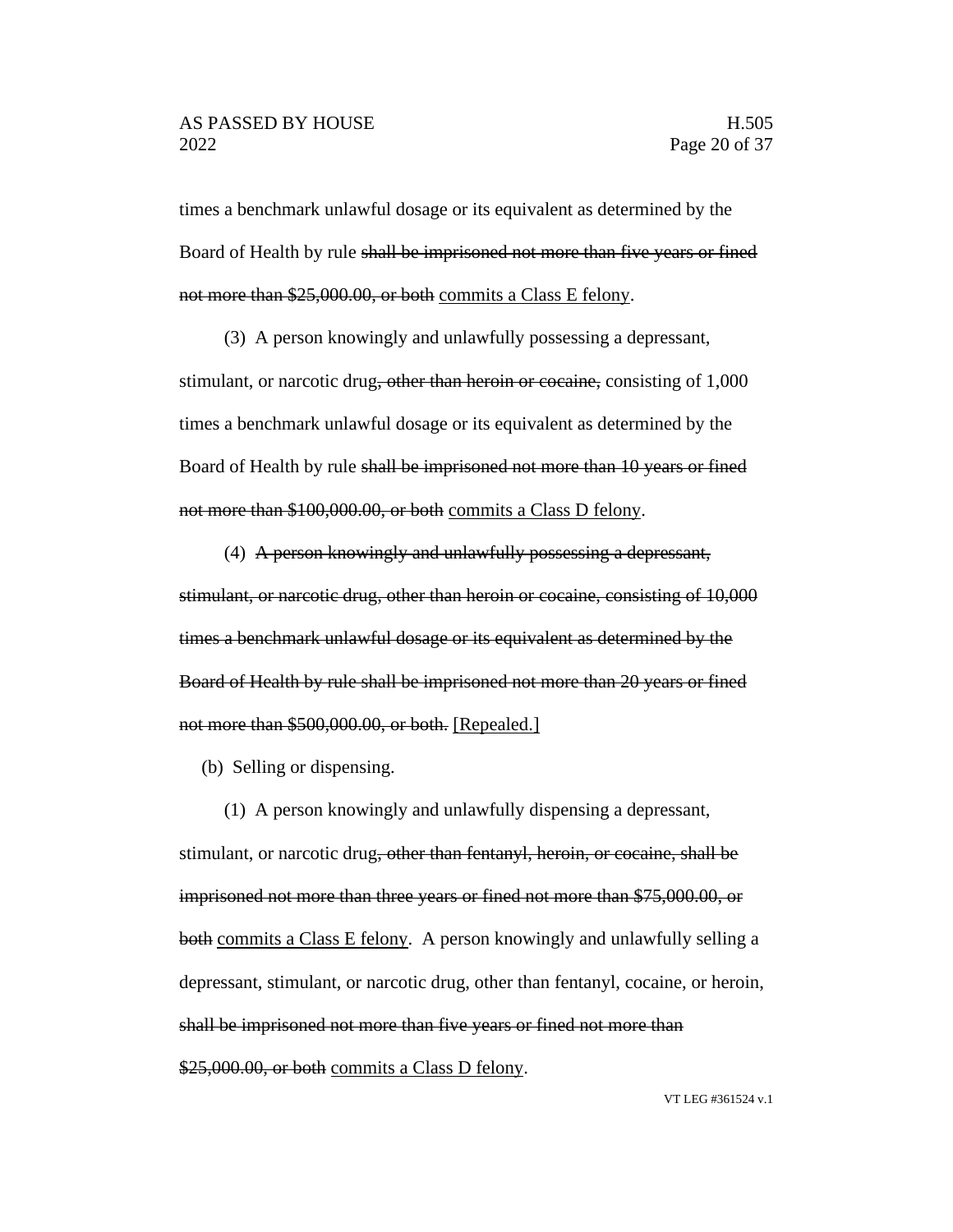(2) A person knowingly and unlawfully selling or dispensing  $a$ depressant, stimulant, or narcotic drug, other than fentanyl, heroin, or cocaine, consisting of 100 times a benchmark unlawful dosage or its equivalent as determined by the Board of Health by rule shall be imprisoned not more than 10 years or fined not more than \$100,000.00, or both. [Repealed.]

(3) A person knowingly and unlawfully selling or dispensing a depressant, stimulant, or narcotic drug, other than fentanyl, heroin, or cocaine, consisting of 1,000 times a benchmark unlawful dosage or its equivalent as determined by the Board of Health by rule shall be imprisoned not more than 20 years or fined not more than \$500,000.00, or both. [Repealed.]

(c) Possession of buprenorphine by a person under 21 years of age.

(1) Except as provided in subdivision (2) of this subsection, a person under 21 years of age who knowingly and unlawfully possesses 224 milligrams or less of buprenorphine commits a civil violation and shall be subject to the provisions of section 4230b of this title.

(2) A person under 16 years of age who knowingly and unlawfully possesses 224 milligrams or less of buprenorphine commits a delinquent act and shall be subject to the provisions of section 4230 of this title. [Repealed.] Sec. 12. 18 V.S.A. § 4234a is amended to read:

#### § 4234a. METHAMPHETAMINE

(a) Possession.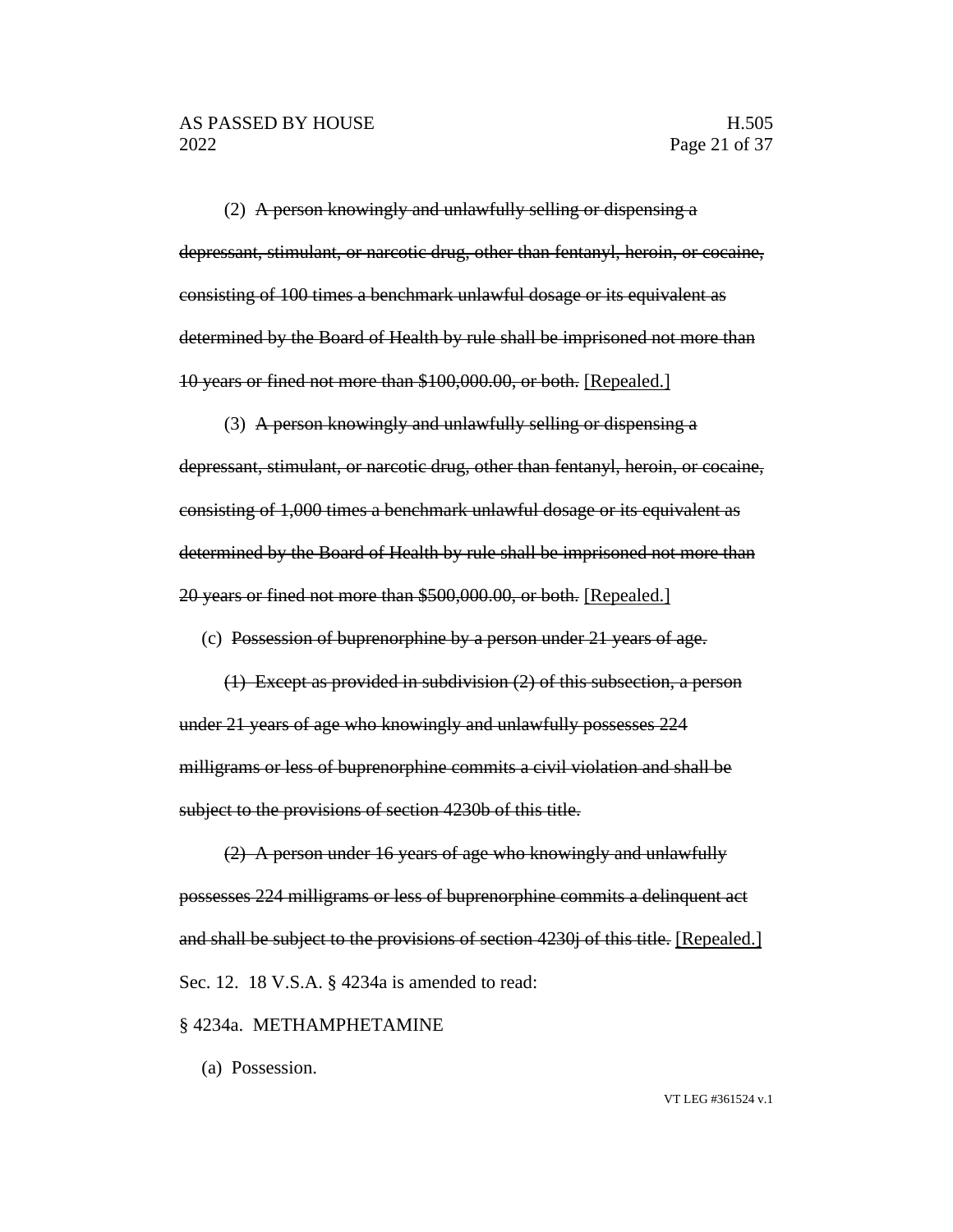(1) A person knowingly and unlawfully possessing methamphetamine shall be imprisoned not more than one year or fined not more than \$2,000.00, or both commits a Class B misdemeanor. Notwithstanding 13 V.S.A. § 53, a person who violates this section shall not be fined more than \$2,000.00.

(2) A person knowingly and unlawfully possessing methamphetamine in an amount consisting of 2.5 grams or more of one or more preparations, compounds, mixtures, or substances containing methamphetamine shall be imprisoned not more than five years or fined not more than \$100,000.00, or both commits a Class D felony.

(3) A person knowingly and unlawfully possessing methamphetamine in an amount consisting of 25 grams or more of one or more preparations, compounds, mixtures, or substances containing methamphetamine shall be imprisoned not more than 10 years or fined not more than \$250,000.00, or both commits a Class C felony.

(b) Selling and dispensing.

(1) A person knowingly and unlawfully dispensing methamphetamine shall be imprisoned not more than three years or fined not more than \$75,000.00, or both commits a Class E felony. A person knowingly and unlawfully selling methamphetamine shall be imprisoned not more than five years or fined not more than \$100,000.00, or both commits a Class D felony.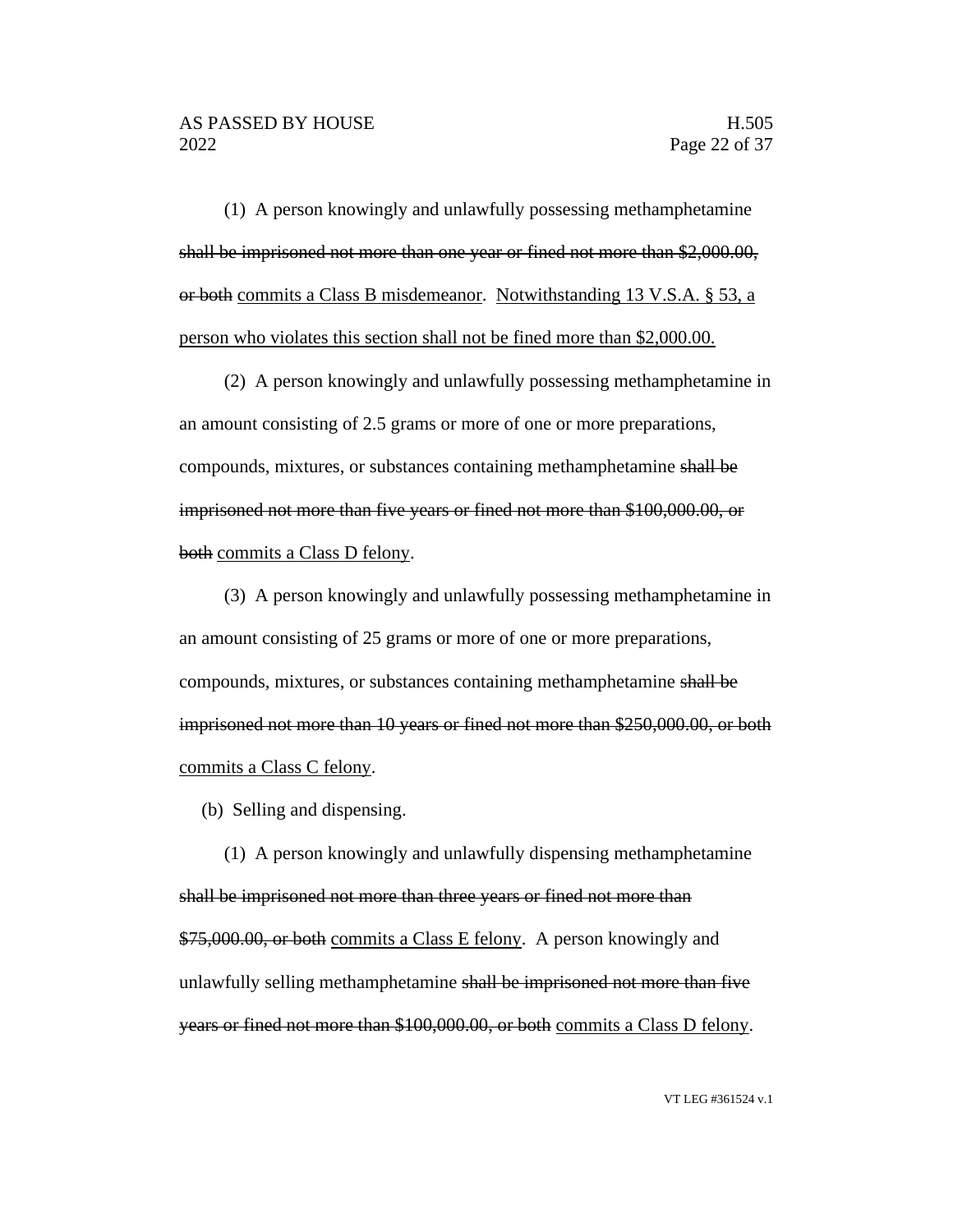(2) A person knowingly and unlawfully selling or dispensing methamphetamine in an amount consisting of 2.5 grams or more of one or more preparations, compounds, mixtures, or substances containing methamphetamine shall be imprisoned not more than 10 years or fined not more than \$250,000.00, or both. [Repealed.]

(3) A person knowingly and unlawfully selling or dispensing methamphetamine in an amount consisting of 25 grams or more of one or more preparations, compounds, mixtures, or substances containing methamphetamine shall be imprisoned not more than 20 years or fined not more than \$1,000,000.00, or both commits a Class C felony.

(c) Trafficking. A person knowingly and unlawfully possessing methamphetamine in an amount consisting of 300 grams or more of one or more preparations, compounds, mixtures, or substances containing methamphetamine with the intent to sell or dispense the methamphetamine shall be imprisoned not more than 30 years or fined not more than \$1,000,000.00, or both commits a Class B felony. There shall be a permissive inference that a person who possesses methamphetamine in an amount consisting of 300 grams or more of one or more preparations, compounds, mixtures, or substances containing methamphetamine intends to sell or dispense the methamphetamine. The amount of possessed methamphetamine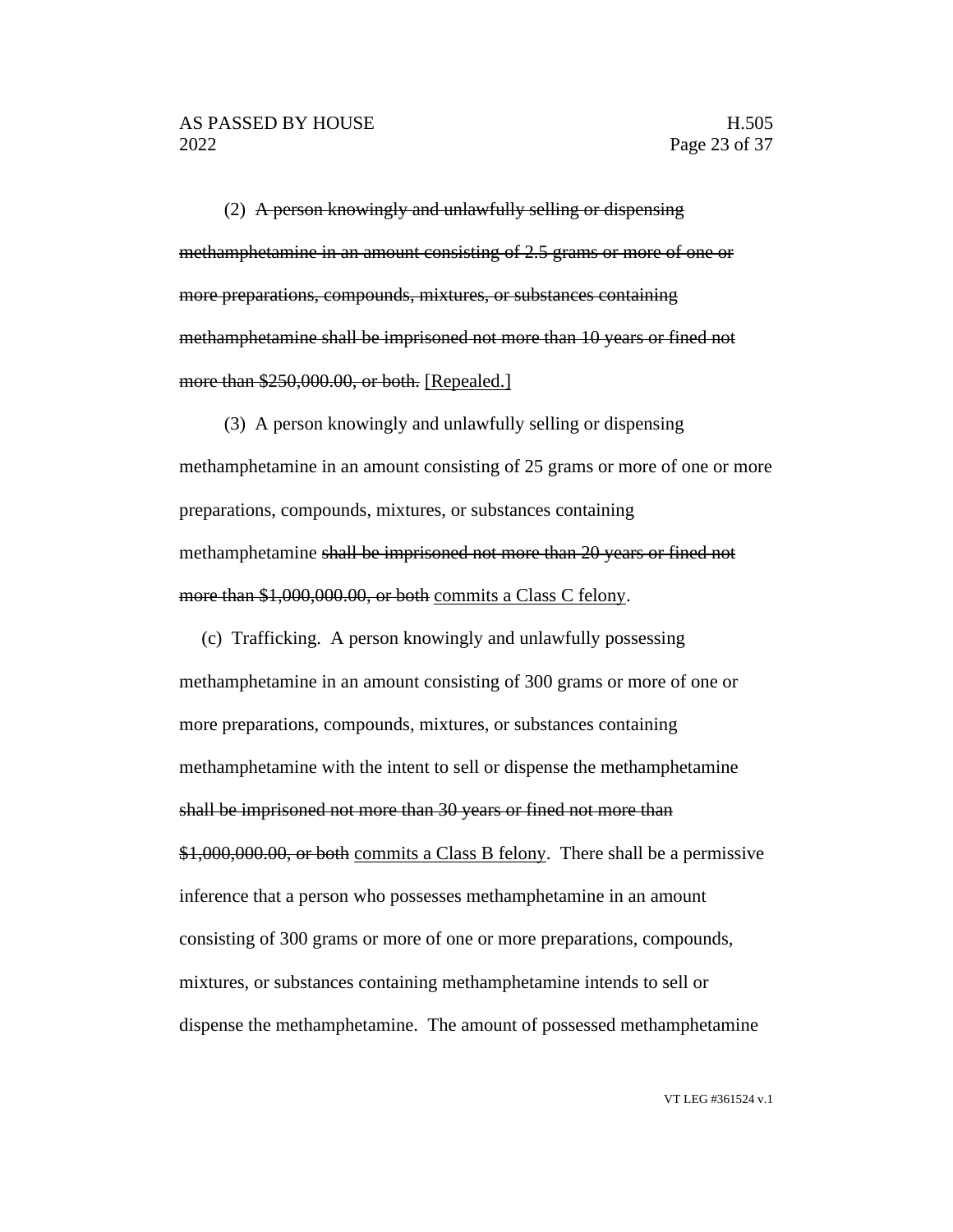under this subsection to sustain a charge of conspiracy under 13 V.S.A. § 1404 shall be no not less than 800 grams in the aggregate

Sec. 13. 18 V.S.A. § 4234b is amended to read:

#### § 4234b. EPHEDRINE AND PSEUDOEPHEDRINE

(a) Possession.

(1) No person shall knowingly and unlawfully possess a drug product containing ephedrine base, pseudoephedrine base, or phenylpropanolamine base with the intent to use the product as a precursor to manufacture methamphetamine or another controlled substance.

(2) A person who violates this subsection shall:

(A) commits a Class B misdemeanor if the offense involves possession of less than nine grams of ephedrine base, pseudoephedrine base, or phenylpropanolamine base, be imprisoned not more than one year or fined not more than \$2,000.00, or both; however, notwithstanding 13 V.S.A. § 53, a

person who violates this section shall not be fined more than \$2,000.00;

(B) commits a Class E felony if the offense involves possession of nine or more grams of ephedrine base, pseudoephedrine base, or phenylpropanolamine base, be imprisoned not more than five years or fined not more than \$100,000.00, or both.

\* \* \*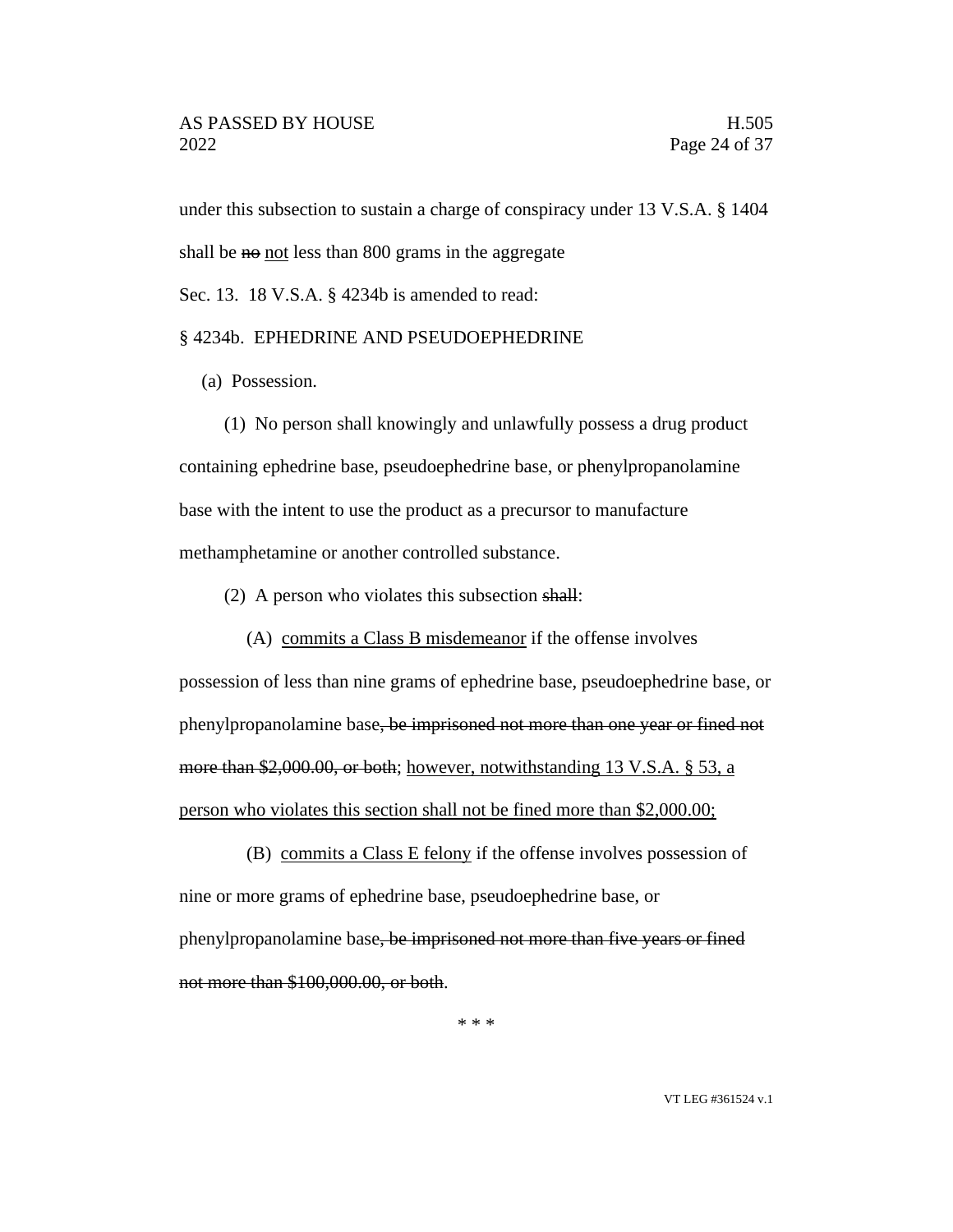Sec. 14. 18 V.S.A. § 4235 is amended to read:

#### § 4235. HALLUCINOGENIC DRUGS

(a) "Dose" of a hallucinogenic drug means that minimum amount of a hallucinogenic drug, not commonly used for therapeutic purposes, which that causes a substantial hallucinogenic effect. The Board of Health shall adopt rules which that establish doses for hallucinogenic drugs. The Board may incorporate, where applicable, dosage calculations or schedules, whether described as "dosage equivalencies" or otherwise, established by the federal government.

(b) Possession.

(1) A person knowingly and unlawfully possessing a hallucinogenic drug, other than lysergic acid diethylamide, shall be imprisoned not more than one year or fined not more than \$2,000.00, or both commits a Class B misdemeanor. Notwithstanding 13 V.S.A. § 53, a person who violates this section shall not be fined more than \$2,000.00.

(2) A person knowingly and unlawfully possessing 10 or more doses of a hallucinogenic drug, other than lysergic acid diethylamide, shall be imprisoned not more than five years or fined not more than \$25,000.00, or both commits a Class A misdemeanor.

(3) A person knowingly and unlawfully possessing 100 or more doses of a hallucinogenic drug, other than lysergic acid diethylamide, shall be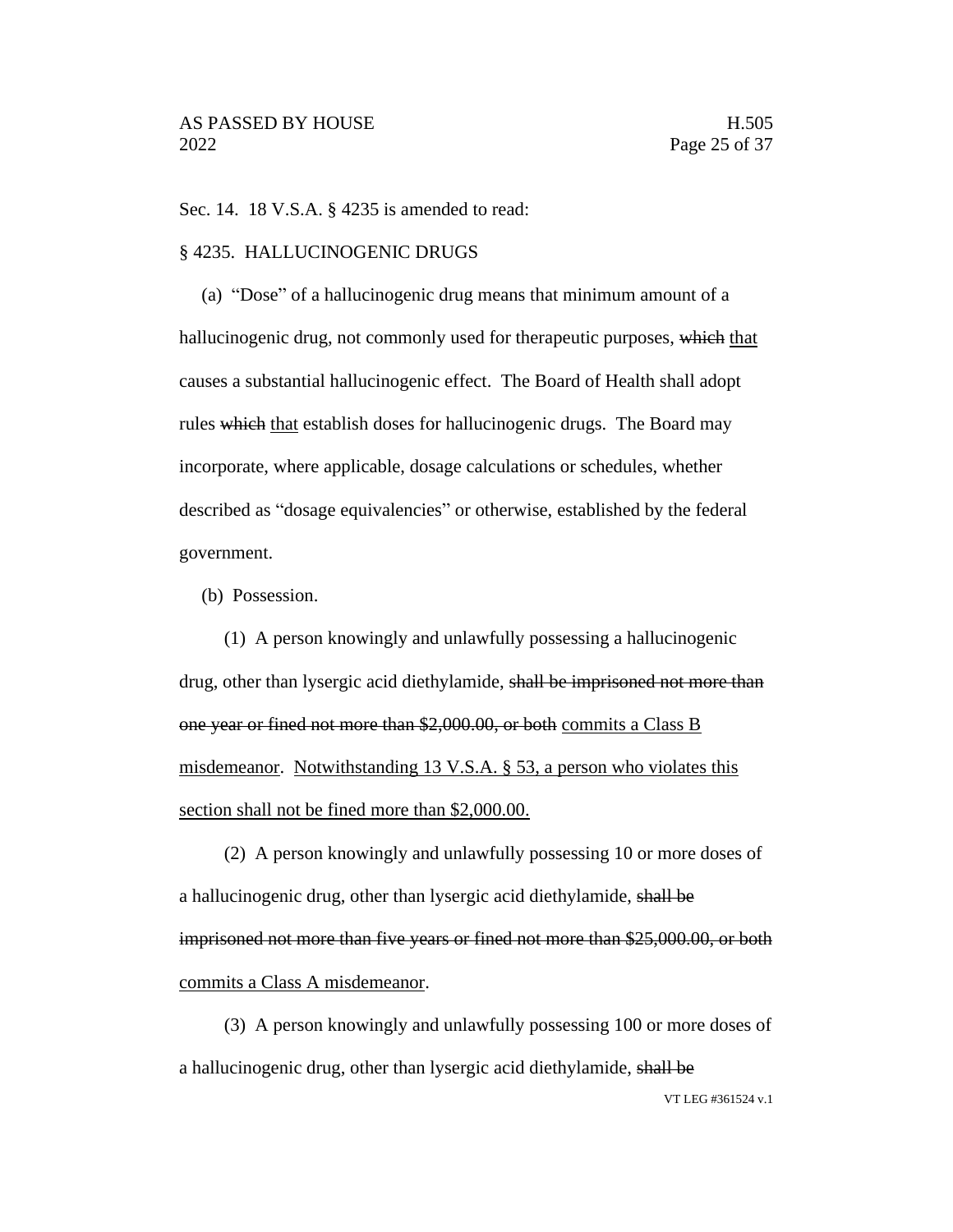imprisoned not more than 10 years or fined not more than \$100,000.00, or both commits a Class D felony.

(4) A person knowingly and unlawfully possessing 1,000 or more doses of a hallucinogenic drug, other than lysergic acid diethylamide, shall be imprisoned not more than 15 years or fined not more than \$500,000.00, or both commits a Class C felony.

(c) Selling or dispensing.

(1) A person knowingly and unlawfully dispensing a hallucinogenic drug, other than lysergic acid diethylamide, shall be imprisoned not more than three years or fined not more than \$25,000.00, or both commits a Class E felony. A person knowingly and unlawfully selling a hallucinogenic drug, other than lysergic acid diethylamide, shall be imprisoned not more than five years or fined not more than \$25,000.00, or both commits a Class D felony.

(2) A person knowingly and unlawfully selling or dispensing 10 or more doses of a hallucinogenic drug, other than lysergic acid diethylamide, shall be imprisoned not more than 10 years or fined not more than \$100,000.00, or both. [Repealed.]

(3) A person knowingly and unlawfully selling or dispensing 100 or more doses of a hallucinogenic drug, other than lysergic acid diethylamide, shall be imprisoned not more than 15 years or fined not more than \$500,000.00, or both commits a Class C felony.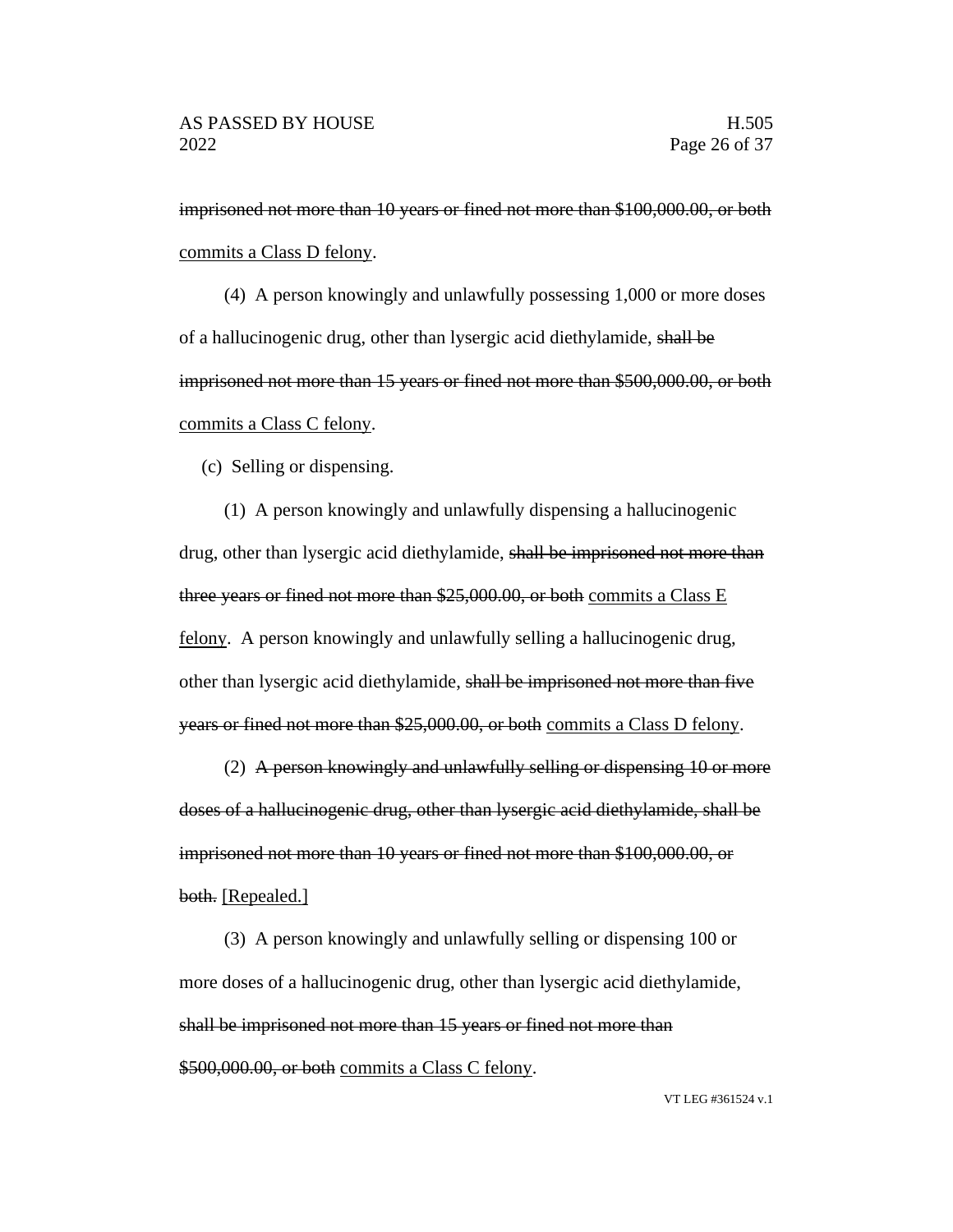Sec. 15. 18 V.S.A. § 4235a is amended to read:

#### § 4235a. ECSTASY

(a) Possession.

(1) A person knowingly and unlawfully possessing Ecstasy shall be imprisoned not more than one year or fined not more than \$2,000.00, or both commits a Class B misdemeanor. Notwithstanding 13 V.S.A. § 53, a person who violates this section shall not be fined more than \$2,000.00.

(2) A person knowingly and unlawfully possessing Ecstasy in an amount consisting of two grams or more of one or more preparations, compounds, mixtures, or substances containing Ecstasy shall be imprisoned not more than five years or fined not more than \$25,000.00, or both commits a Class E felony.

(3) A person knowingly and unlawfully possessing Ecstasy in an amount consisting of 20 grams or more of one or more preparations, compounds, mixtures, or substances containing Ecstasy shall be imprisoned not more than 10 years or fined not more than \$100,000.00, or both commits a Class D felony.

(4) A person knowingly and unlawfully possessing Ecstasy in an amount consisting of seven ounces or more of one or more preparations, compounds, mixtures, or substances containing Ecstasy shall be imprisoned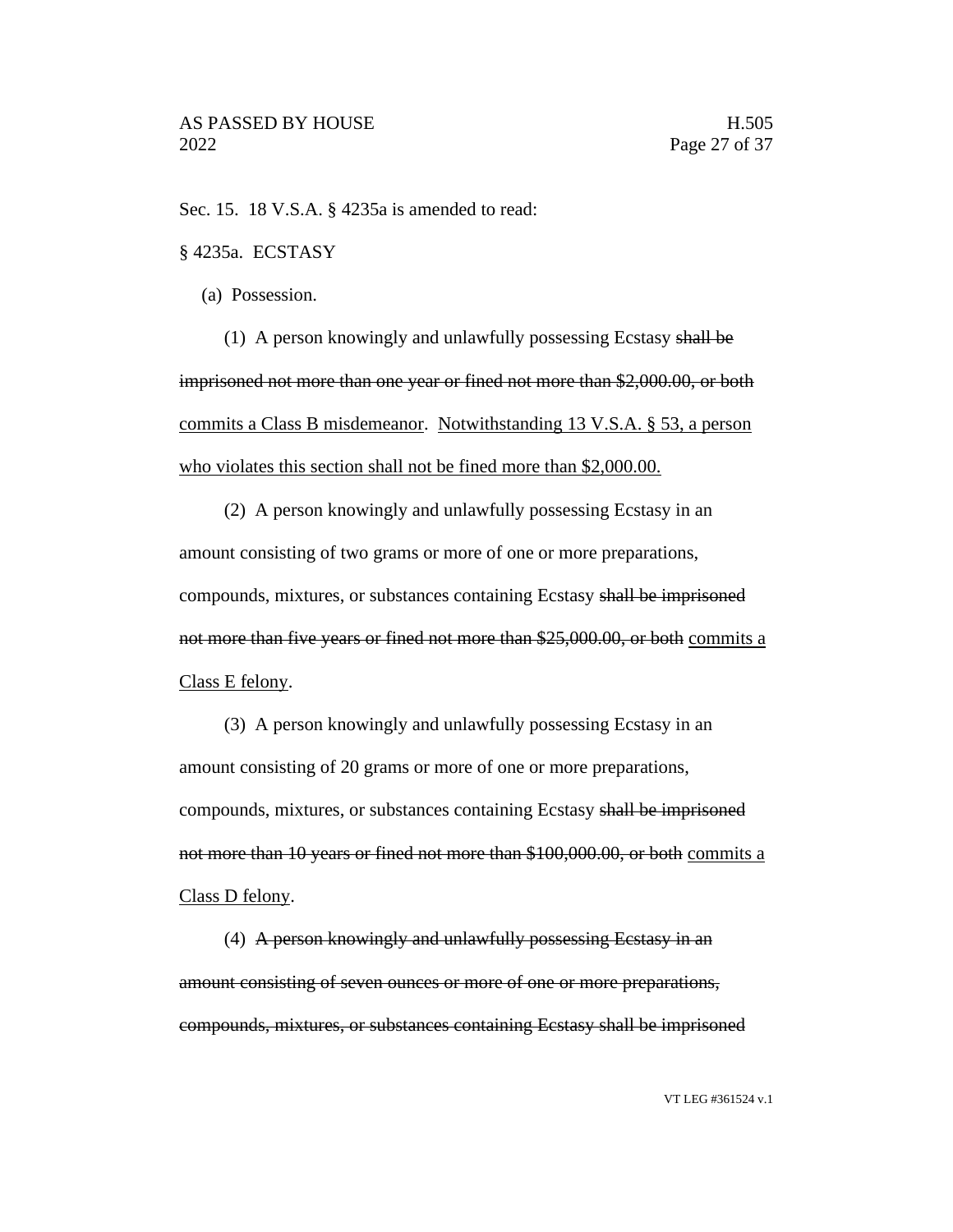not more than 20 years or fined not more than \$500,000.00, or both.

#### [Repealed.]

(b) Selling or dispensing.

(1) A person knowingly and unlawfully dispensing Ecstasy shall be imprisoned not more than three years or fined not more than \$25,000.00, or both commits a Class E felony. A person knowingly and unlawfully selling Ecstasy shall be imprisoned not more than five years or fined not more than \$25,000.00, or both commits a Class D felony.

(2) A person knowingly and unlawfully selling or dispensing Ecstasy in an amount consisting of two grams or more of one or more preparations, compounds, mixtures, or substances containing Ecstasy shall be imprisoned not more than 10 years or fined not more than \$100,000.00, or both.

#### [Repealed.]

(3) A person knowingly and unlawfully selling or dispensing Ecstasy in an amount consisting of 20 grams or more of one or more preparations, compounds, mixtures, or substances containing Ecstasy shall be imprisoned not more than 20 years or fined not more than \$500,000.00, or both commits a Class C felony.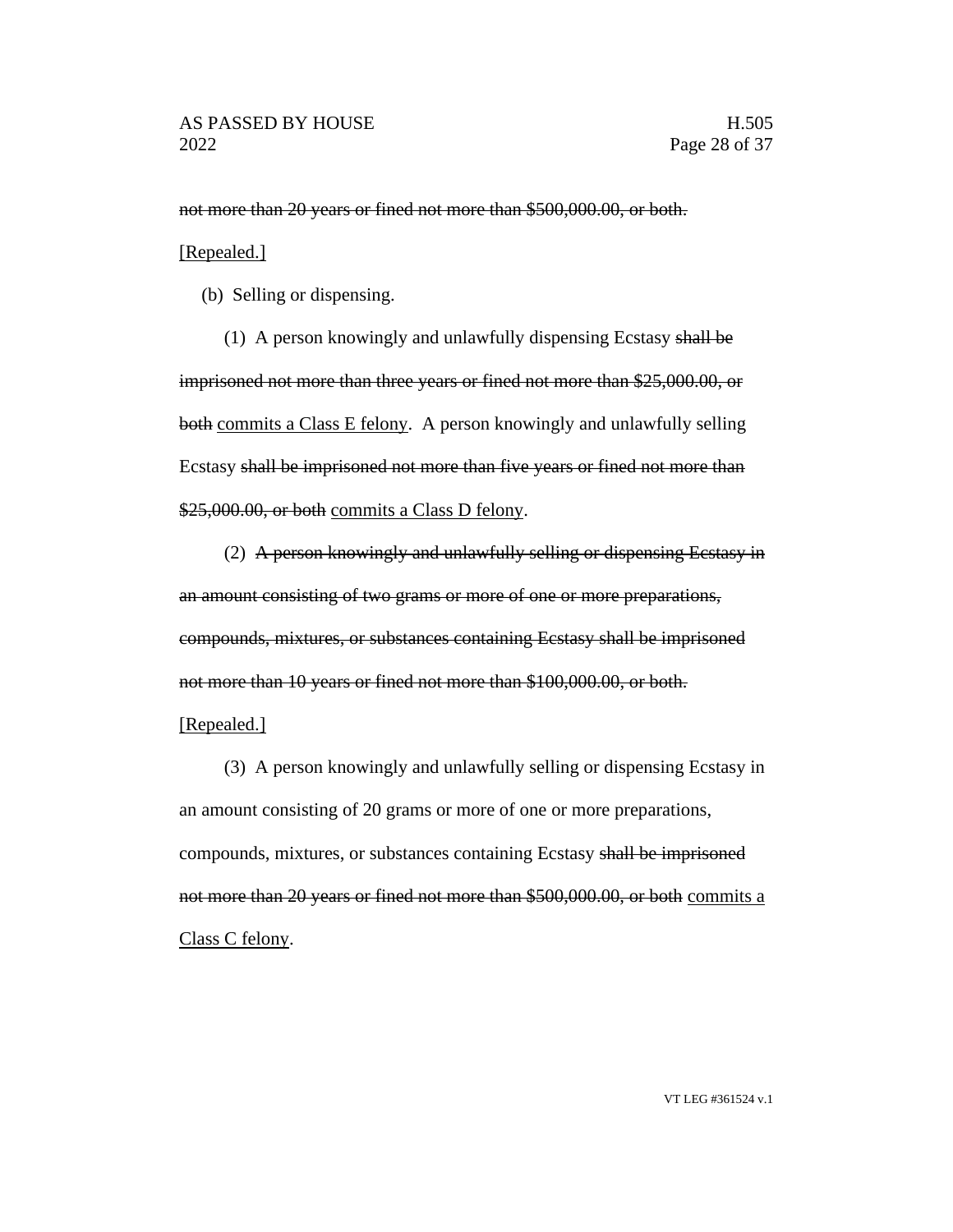Sec. 16. 18 V.S.A. § 4236 is amended to read:

#### § 4236. MANUFACTURE OR CULTIVATION

(a) A person knowingly and unlawfully manufacturing or cultivating a regulated drug shall be imprisoned not more than 20 years or fined not more than \$1,000,000.00, or both commits a Class B felony.

(b) This section shall not apply to the cultivation of cannabis.

Sec. 17. 18 V.S.A. § 4237 is amended to read:

## § 4237. SELLING OR DISPENSING TO MINORS; SELLING ON SCHOOL **GROUNDS**

(a) Dispensing regulated drugs to minors. A person knowingly and unlawfully dispensing any regulated drug to a minor who is at least three years that person's junior shall be sentenced to a term of imprisonment of not more than five years commits a Class E felony. Notwithstanding 13 V.S.A. § 53, a person who violates this section shall not be fined.

(b) Sale of regulated drugs. A person knowingly and unlawfully selling any regulated drug to a minor shall, in addition to any other penalty, be sentenced to a term of imprisonment of not more than  $\frac{10}{10}$  years.

(c) Selling on school grounds. No person shall knowingly and unlawfully:

(1) dispense or sell a regulated drug to any person on a school bus or on real property owned by a public or private elementary, secondary, or vocational school;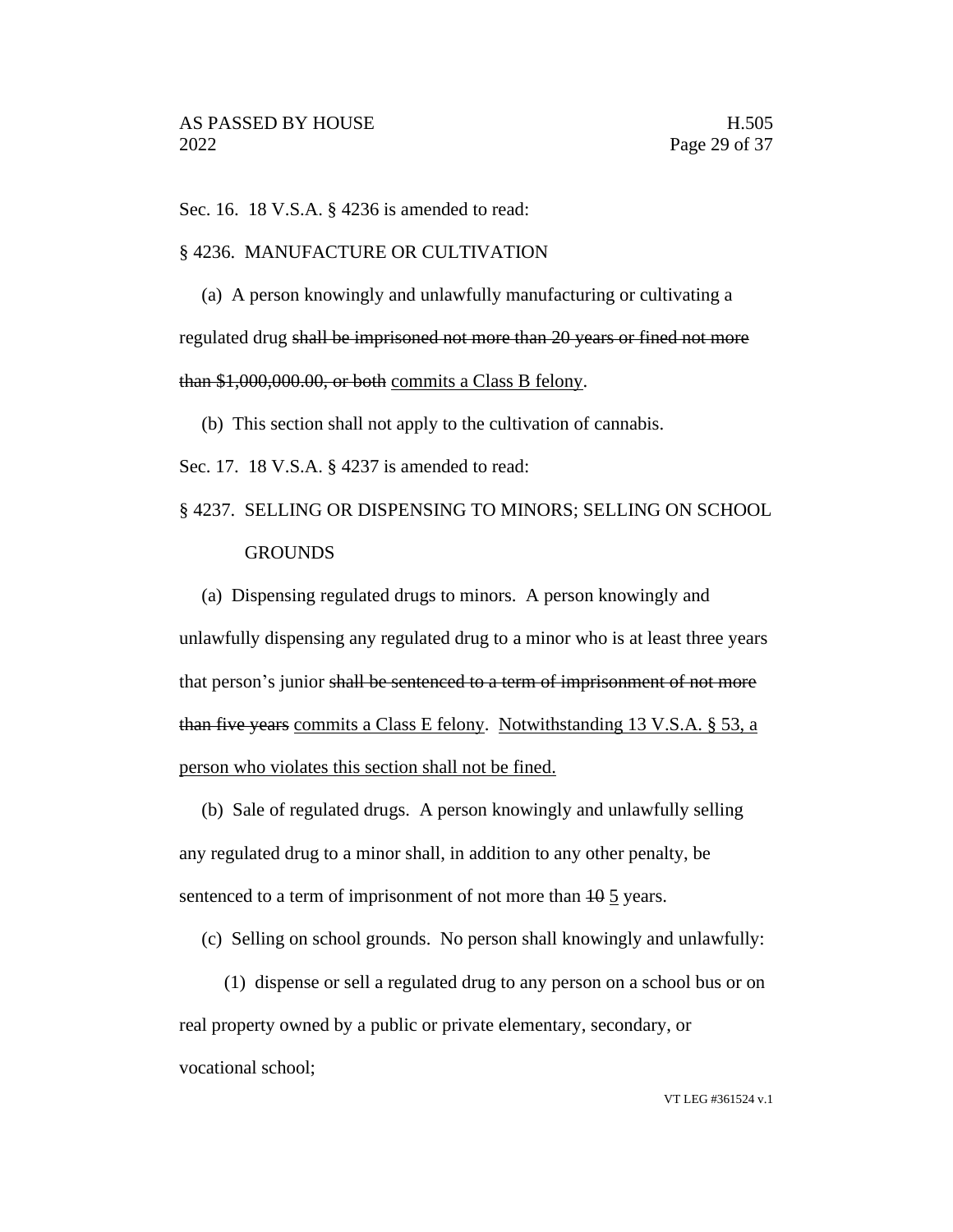(2) sell a regulated drug to any person on real property abutting real property owned by a public or private elementary, secondary, or vocational school; or

(3) dispense a regulated drug to any person in public view on real property abutting real property owned by a school.

(d) Abutting school property. The selling or dispensing of a regulated drug to a person on property abutting school property is a violation under this section only if it occurs within 500 feet of the school property. Property shall be considered abutting school property if:

(1) it shares a boundary with school property; or

(2) it is adjacent to school property and is separated only by a river, stream, or public highway.

(e) Penalty. A person who violates subsection (c) of this section shall, in addition to any other penalty, be sentenced to a term of imprisonment of not more than  $10 \frac{5}{2}$  years.

(f) Definitions. As used in this section:

(1) "Minor" means a person under the age of 18 years of age.

(2) "Owned by a school" means owned, leased, controlled, or subcontracted by a school and used frequently by students for educational or recreational activities.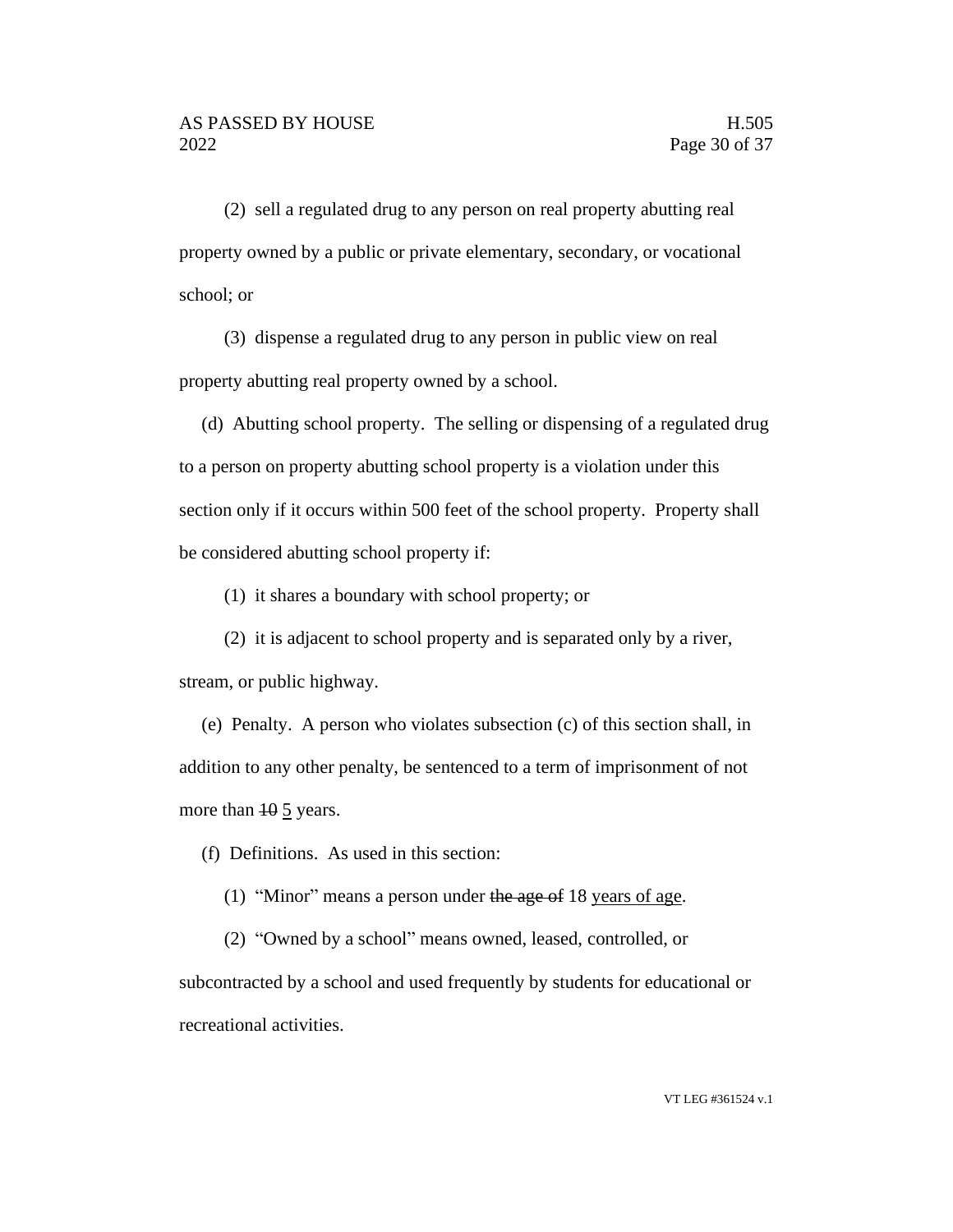Sec. 18. 18 V.S.A. § 4249 is amended to read:

§ 4249. TRANSPORTATION OF ALCOHOL, TOBACCO, OR

#### REGULATED DRUGS INTO PLACES OF DETENTION

(a) No person shall knowingly carry or introduce or cause to be carried or introduced into a lockup, jail, prison, or correctional facility:

(1) alcohol or alcoholic beverages;

(2) cannabis;

(3) a regulated drug, other than cannabis, as defined in section 4201 of this title, except upon the prescription or direction of a practitioner as that term is defined in 26 V.S.A. chapter 36; or

(4) tobacco or tobacco products, except that an employee may possess or store tobacco or tobacco products in a locked automobile parked on the correctional facility grounds, store tobacco or tobacco products in a secure place within the correctional facility which that is designated for storage of employee tobacco, and possess tobacco or tobacco products in a designated smoking area.

(b) A person who violates subdivision (a)(1) of this section shall be imprisoned not more than three months or fined not more than \$300.00, or both commits a Class D misdemeanor. Notwithstanding 13 V.S.A. § 53, a person who violates this section shall not be fined more than \$300.00.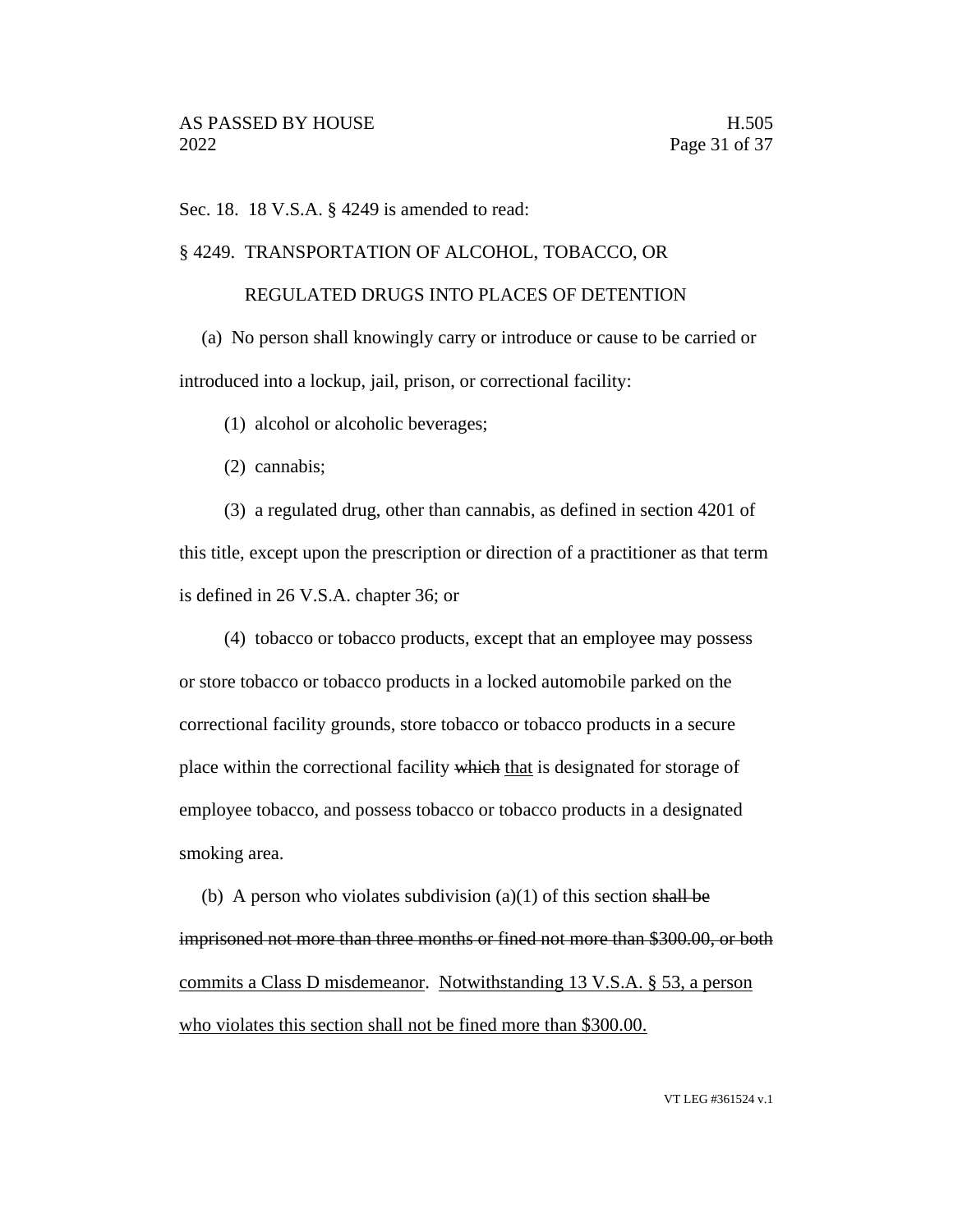(c) A person who violates subdivision (a)(2) of this section shall be imprisoned not more than six months or fined not more than \$500.00, or both commits a Class D misdemeanor.

(d) A person who violates subdivision (a)(3) of this section shall be

imprisoned not more than one year or fined not more than \$1,000.00, or both commits a Class B misdemeanor. Notwithstanding 13 V.S.A. § 53, a person who violates this section shall not be fined more than \$1,000.00.

\* \* \*

Sec. 19. 18 V.S.A. § 4250 is amended to read:

#### § 4250. SELLING OR DISPENSING A REGULATED DRUG WITH

#### DEATH RESULTING

(a) If the death of a person results from the selling or dispensing of a regulated drug to the person in violation of this chapter, the person convicted of the violation shall be imprisoned not less than two years nor more than 20 years commits a Class B felony. Notwithstanding 13 V.S.A. § 53, a person who violates this section shall not be fined.

(b) This section shall apply only if the person's use of the regulated drug is the proximate cause of his or her the person's death.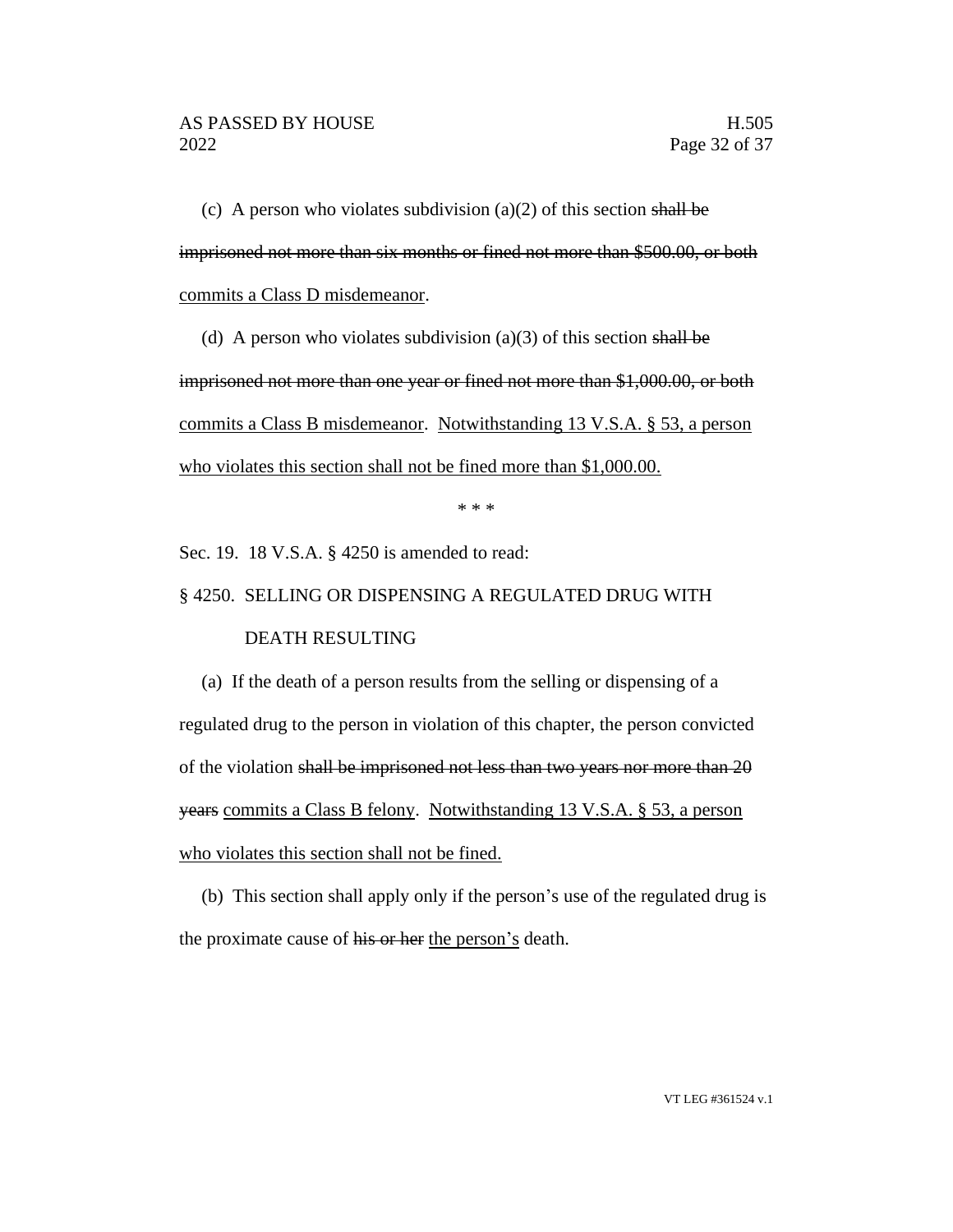Sec. 20. 18 V.S.A. § 4252 is amended to read:

#### § 4252. PENALTIES FOR DISPENSING OR SELLING REGULATED

#### DRUGS IN A DWELLING

(a) No person shall knowingly permit a dwelling, building, or structure owned by or under the control of the person to be used for the purpose of illegally dispensing or selling a regulated drug.

(b) A landlord shall be in violation of subsection (a) of this section only if the landlord knew at the time he or she the landlord signed the lease agreement that the tenant intended to use the dwelling, building, or structure for the purpose of illegally dispensing or selling a regulated drug.

(c) A person who violates this section shall be imprisoned not more than two years or fined not more than \$1,000.00 or both commits a Class A misdemeanor. Notwithstanding 13 V.S.A. § 53, a person who violates this section shall not be fined more than \$1,000.00.

Sec. 21. 18 V.S.A. § 4256 is added to read:

#### § 4256. DRUG USE STANDARDS ADVISORY BOARD

(a) There is hereby created the Drug Use Standards Advisory Board established within the Vermont Sentencing Commission composed of experts in the fields of general and mental health care, substance use disorder treatment, and drug user communities.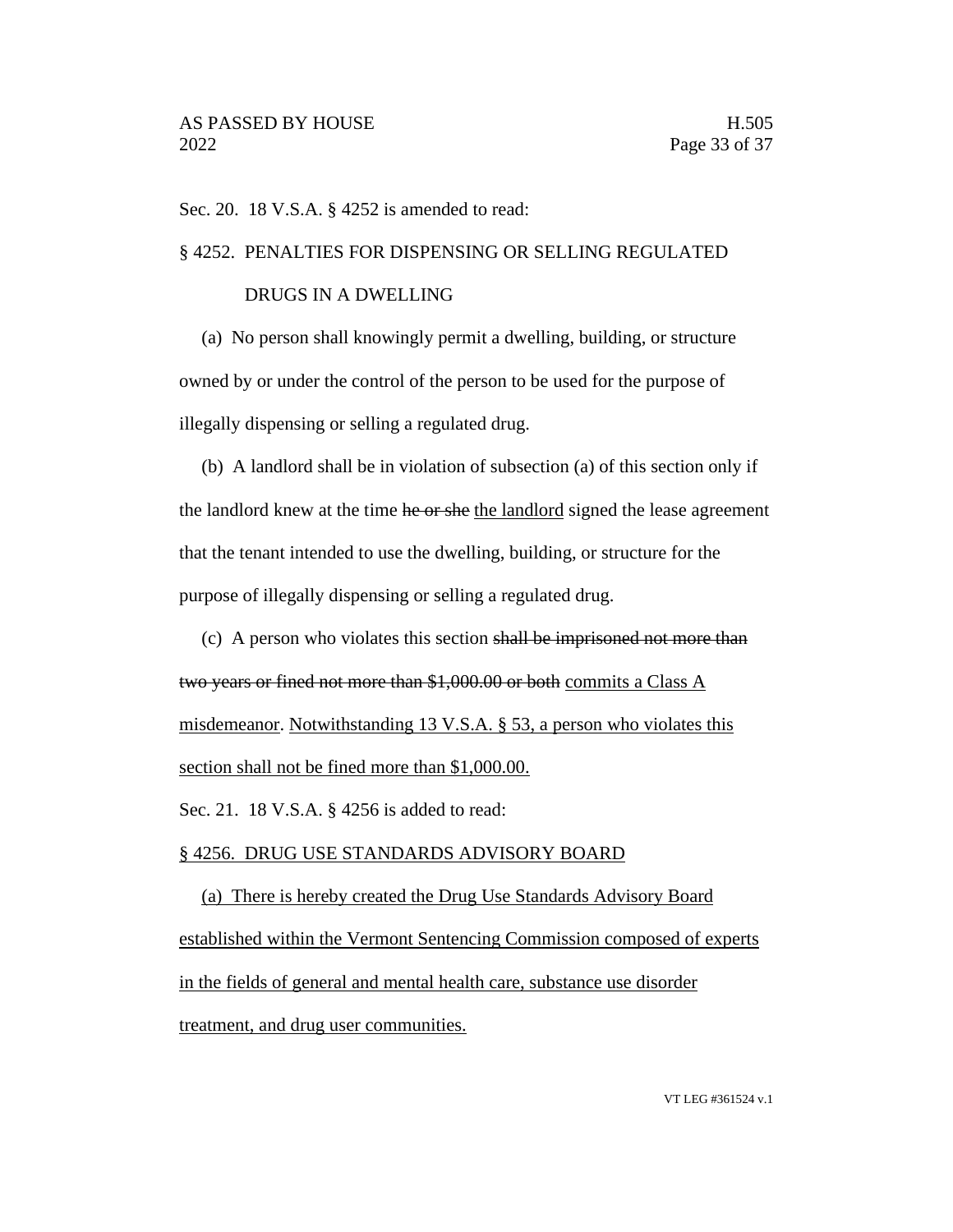(b) The primary objective of the Board shall be to determine, for each regulated and unregulated drug, the benchmark personal use dosage and the benchmark personal use supply. The benchmarks determined pursuant to this subsection shall be determined with a goal of preventing and reducing the criminalization of personal drug use. The Board may provide additional recommendations to the Commission and the General Assembly regarding how to transition from a criminal justice approach to a public health approach to addressing drug possession.

(c) The Board shall be convened and chaired by the Deputy Commissioner of Health for Alcohol and Drug Abuse Programs. After receiving nominations from harm reduction service providers, the Deputy Commissioner shall appoint three consumer representatives to the Board who have lived experience in drug use and consumption practices. The Deputy Commissioner and the three consumer representatives shall appoint the remaining Board members as follows:

- (1) two representatives from harm reduction service providers;
- (2) an expert on medication-assisted treatment programs;
- (3) an expert on human behavior and addiction;

(4) an expert on substance use disorder treatment;

(5) an expert on legal reform from the University of Vermont Law

School Center for Justice Reform; and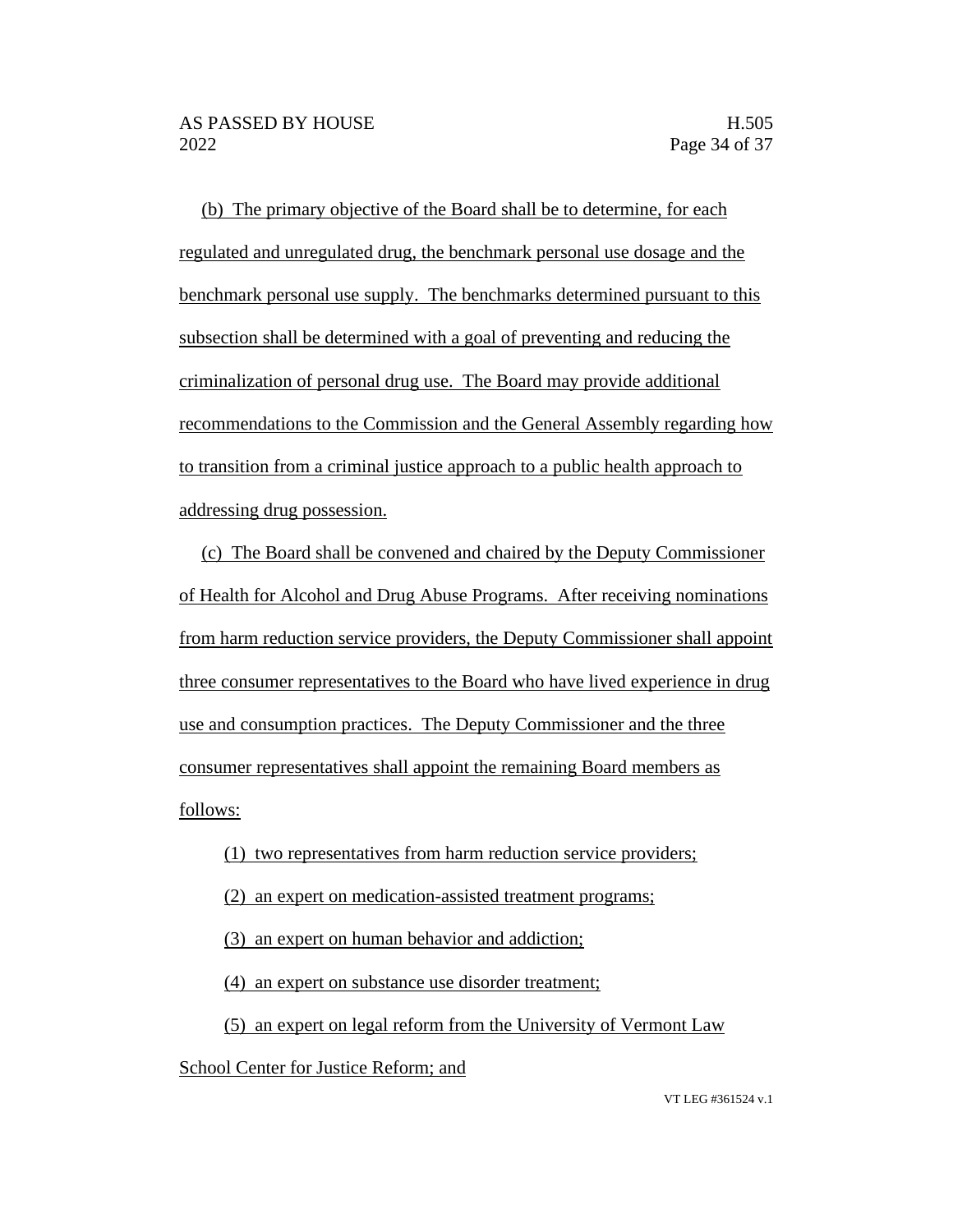(6) an academic researcher specializing in drug use or drug policy.

(d) The Board shall have the administrative assistance of the Division of

Alcohol and Drug Abuse Programs.

(e) Members of the Board shall be entitled to per diems pursuant to

32 V.S.A. § 1010 for not more than three meetings to develop initial

recommendations required by subsection (f) of this section and once annually thereafter.

(f) On or before September 1, 2022, the Board shall provide to the Commission and the General Assembly:

(1) the recommended quantities for both the benchmark personal use dosage and benchmark personal use supply for each category of regulated drug listed in subdivision 4201(29) of this title; and

(2) a recommendation as to whether 18 V.S.A. § 4233 (heroin) and

18 V.S.A. § 4234a (fentanyl) should be combined into one statute.

(g) On or before December 1, 2022, based on the benchmark personal use dosage and benchmark personal use supply recommendations of the Board, the Commission shall make recommendations to the General Assembly regarding adjustments in the amounts for possession, dispensing, and sale of regulated drugs under this chapter and a proposal for combining the heroin and fentanyl statutes if recommended by the Board.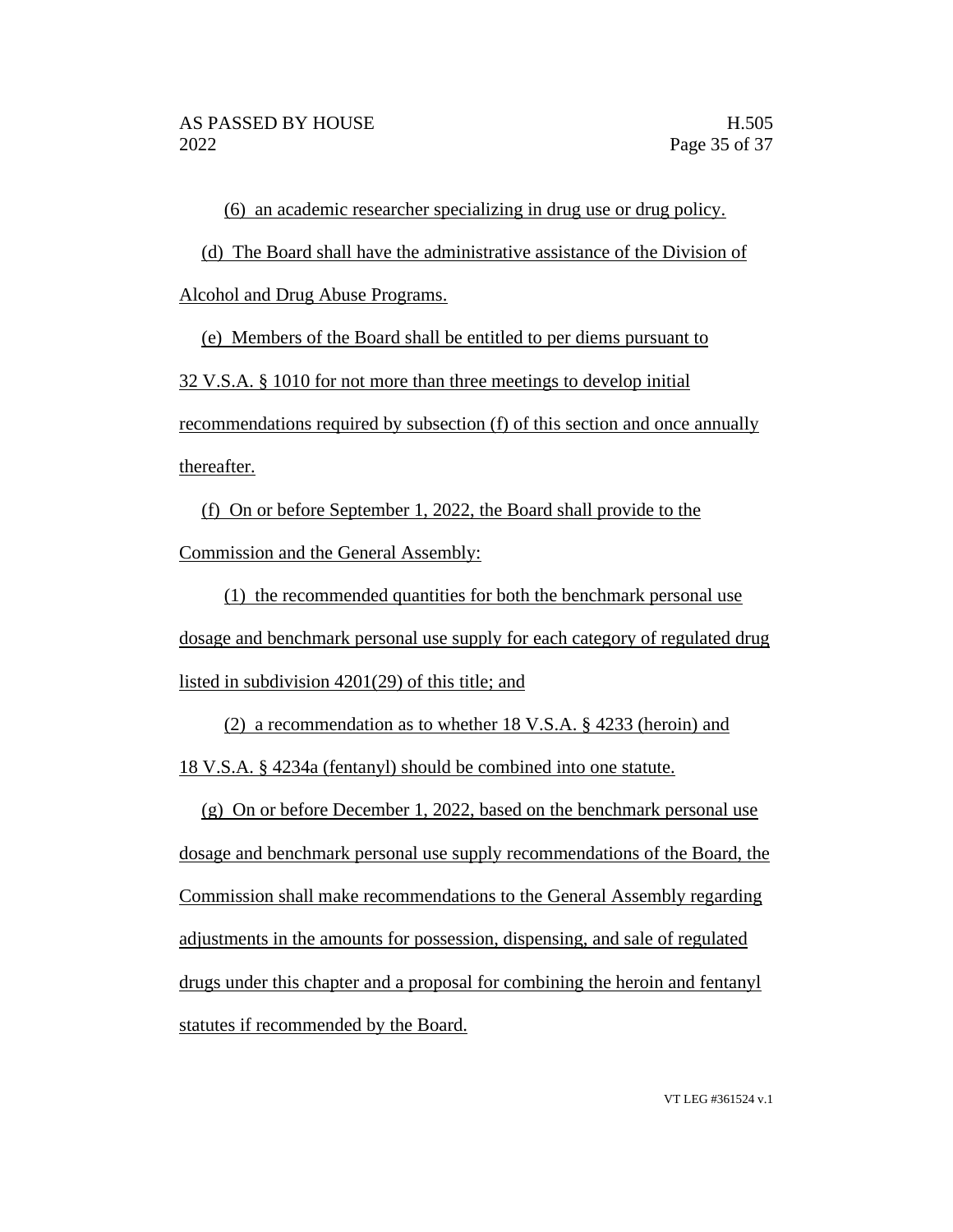(h) Starting in 2023, the Board shall convene at least one time per year to review benchmarks established pursuant to this section and recommend any necessary amendments to the Commission and the General Assembly.

(i) As used in this section:

(1) "Benchmark personal use dosage" means the quantity of a drug commonly consumed over a 24-hour period for any therapeutic, medicinal, or recreational purpose.

(2) "Benchmark personal use supply" means the quantity of a drug commonly possessed for consumption by an individual for any therapeutic, medicinal, or recreational purpose.

Sec. 22. SUNSET OF DRUG USE STANDARDS ADVISORY BOARD

18 V.S.A. § 4256 (Drug Use Standards Advisory Board) is repealed on July 1, 2027.

Sec. 23. 18 V.S.A. § 4476 is amended to read:

#### § 4476. OFFENSES AND PENALTIES

(a) A person who sells drug paraphernalia to a person under 18 years of age shall be imprisoned for not more than two years or fined not more than \$2,000.00, or both commits a Class C misdemeanor.

(b) The distribution and possession of needles and syringes as part of an organized community-based needle exchange program shall not be a violation of this section or of chapter 84 of this title.